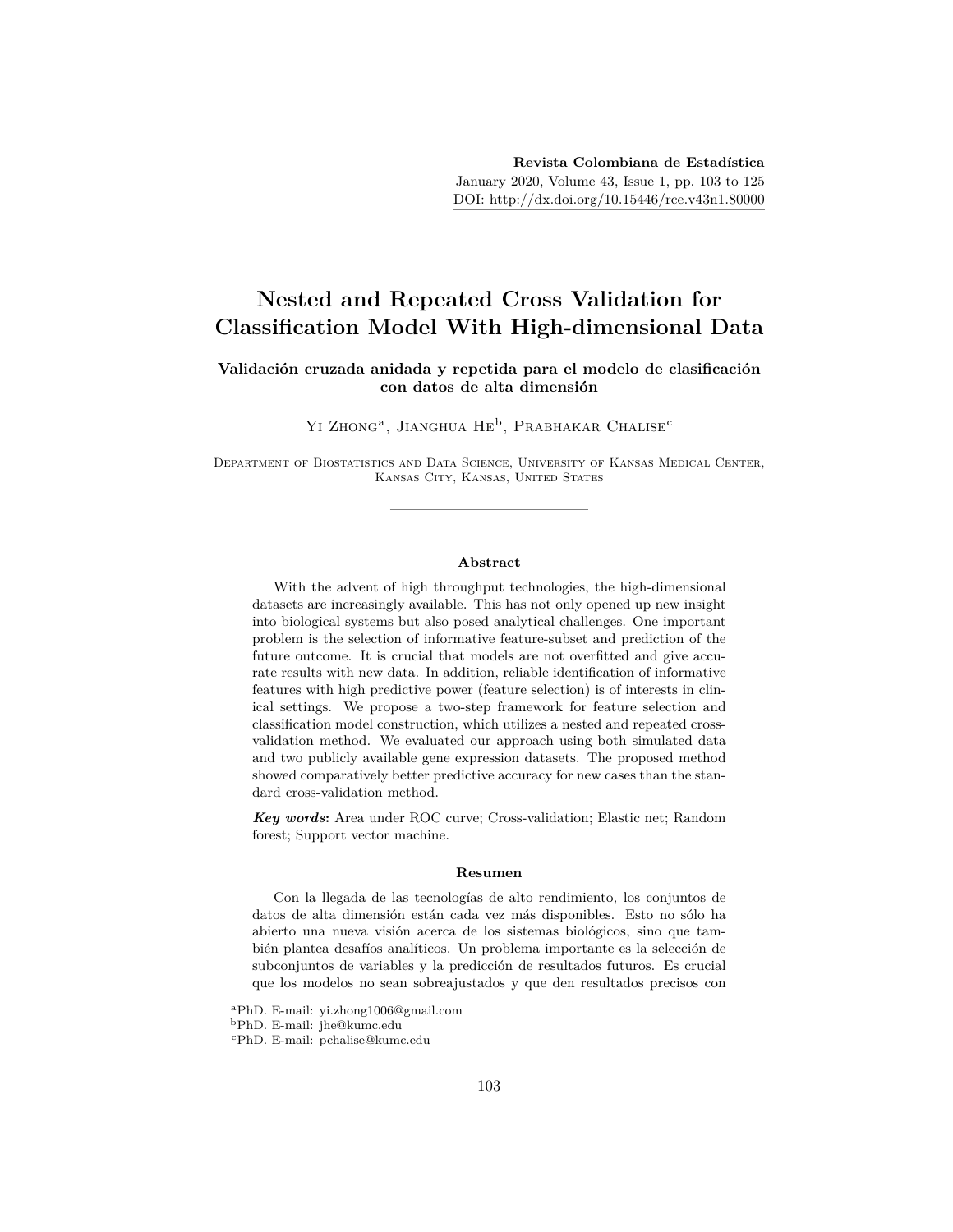nuevos datos. Además, la identificaci ón confiable de variables informativas con alto poder predictivo (selección de características) es de interés en entornos clínicos. Proponemos un procedimiento de dos etapas para la selección de variables y la construcción de modelos de clasificación, el cual utiliza un método de validación cruzada anidada y repetida. Evaluamos nuestro enfoque utilizando tanto datos simulados como dos conjuntos de datos de expresión génica disponibles públicamente. El método propuesto mostró una precisión predictiva comparativamente mejor para casos nuevos en comparación con el método estándar de validación cruzada.

*Palabras clave***:** Área bajo la curva ROC; Validación cruzada; Red elástica; Bosque aleatorio; Máquina de vectores de soporte.

## **1. Introduction**

Genetic basis of research for complex diseases such as cancer has been increasingly popular in recent years due to the invent of high throughput technologies such as microarray and sequencing technologies. Such technologies query the expression of thousands of genes simultaneously (Trevino, Falciani & Barrera-Saldana 2007). Many cancer researches over the past several years have been devoted to determine differentially expressed genes between tumor cells and normal cells (Zhang, Zhou, Velculescu, Kern, Hruban, Hamilton, Vogelstein & Kinzler 1997). The information obtained from gene expression analysis often helps in predicting patients' clinical outcomes.

Also there have been researches aiming to explore the possibilities of cancer diagnostics and classification using gene expression data (Van't Veer, Dai, Van De Vijver, He, Hart, Mao, Peterse, Van Der Kooy, Marton, Witteveen et al. 2002, Pomeroy, Tamayo, Gaasenbeek, Sturla, Angelo, McLaughlin, Kim, Goumnerova, Black, Lau et al. 2002). However, due to the unique structure of gene expression data, researchers are facing some major challenges. First, gene expression datasets have very high dimensionality; they usually contain thousands of genes assayed on only a few subjects, usually a couple of hundreds. Second, most genes are irrelevant to disease classification. Therefore, selecting a few genes that are associated with disease is important. Selecting subset of genes not only helps reducing the dimensionality of data but also helps improving the classification accuracy (Golub, Slonim, Tamayo, Huard, Gaasenbeek, Mesirov, Coller, Loa, Downing, Caligiuri, Bloomfield & Lander 1999, Lu & Han 2003).

There are three general methods of feature selection including filter methods, wrapper methods, and embedded methods (Guyon 2006). Filter methods use variable ranking techniques for variable selection. For example, the Chi-square statistic is computed for each feature, and these features are ranked based on the Chi-square statistics, then a threshold is determined to remove irrelevant features. Wrapper methods use search strategies (exhaustive search, forward selection, etc.) to generate various combinations of feature subsets. Then, the best combination of features is evaluated by a learning algorithm. Wrapper methods keep adding and/or removing features to find the best feature subsets that maximizes the model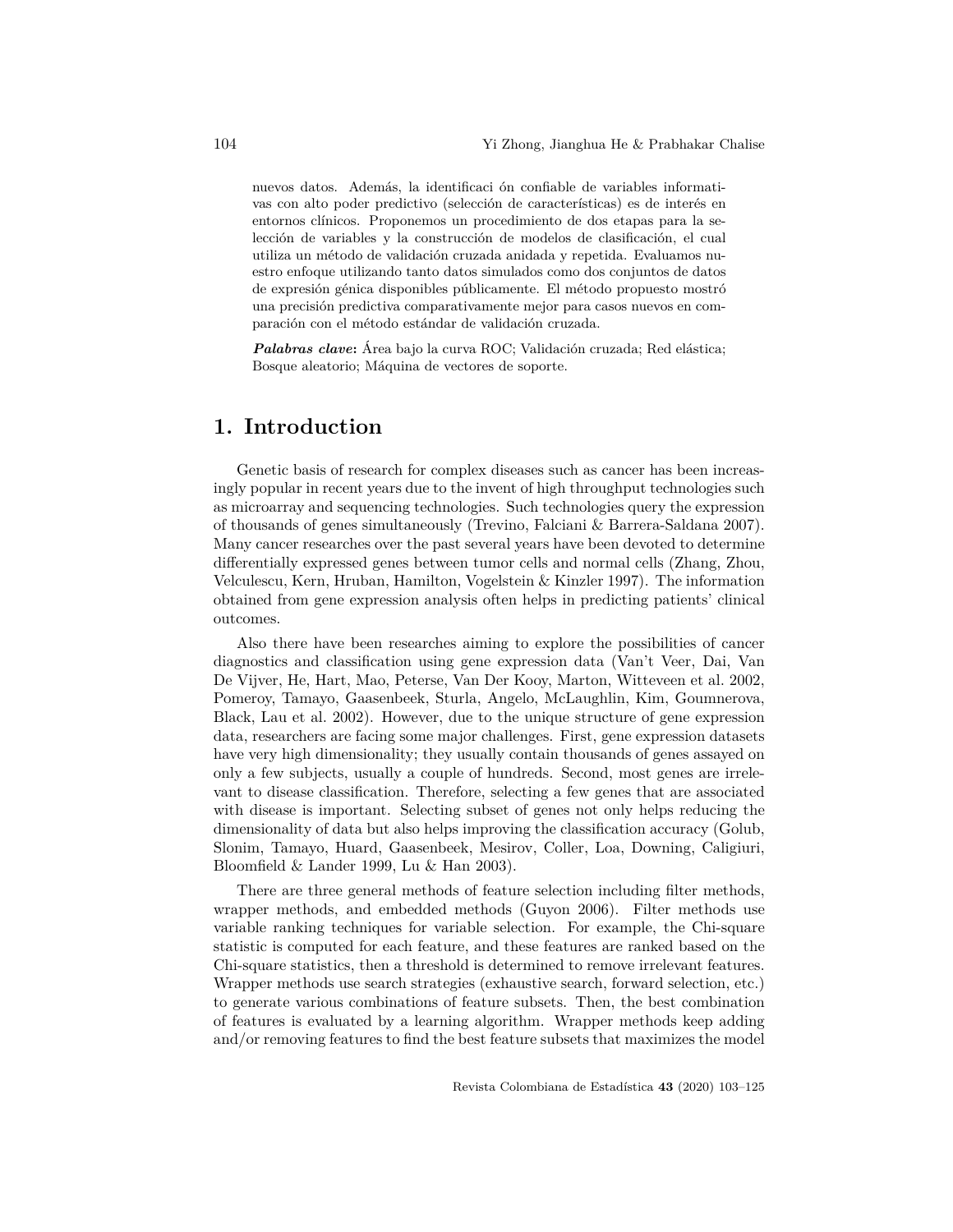performance (Dash & Liu 1997). Embedded methods build a predictive model and select features simultaneously. For embedded methods, the feature subset is determined by the predictive model when the final model is chosen (Guyon 2006). For example, least absolute shrinkage and selection operator (Lasso) is an embedded feature selection method, in which the feature subset is chosen by the final model. There are many articles published discussing about the feature selection methods. For example, Hira & Gillies (2015) reviewed the details of three methods, and listed several practical algorithms of feature selection methods. Saeys, Inza & Larranaga (2007) summarized the three feature selection methods, and introduced the application of feature selection methods in biostatistics. Kumar & Minz (2014) illustrated the processes of feature selection methods, and also detailed the algorithms for each feature selection method with their computational details. Each method has its own advantages and disadvantages. In this manuscript, we utilize embedded methods because of the following strengths: (1) embedded methods consider the correlation among predictor variables as well, rather than the relationship between outcome and predictors only like filter methods; (2) embedded methods are computationally less intensive than wrapper methods; (3) embedded methods can select features and build classification model simultaneously so that we can study the selected features, as well as predict the future outcome when new data are introduced.

For embedded methods, building the predictive model is the most critical part. After the predictive model is built, the subset of features is also selected. To build the predictive model, the original gene expression dataset is partitioned into training and test datasets. The training dataset is used to build the model while the test dataset is used to assess the test error (generalization error) of the chosen final model. Cross-validation is generally used to find the optimal model by controlling the overfitting of data (Hastie, Tibshirani & H. 2009, Braga-Neto & Dougherty 2004). However, the implementation of a single cross-validation may not perform well, mainly due to the randomness of generation the cross-validation folds (Krstajic, Buturovic, Leahy & Thomas 2014). Krstajic et al. (2014) indicated some pitfalls of using a single cross-validation and have proposed a repeated crossvalidation to replace single cross-validation in model selection. Also they have demonstrated that repeated cross-validation method can result in a more robust and stable model. On the other hand, nested cross-validation creates multiple layers of cross-validation which can be used in both model selection and model assessment (Stone 1974). For example, in a two-layer cross-validation, a set of tuning parameters is tuned in the inner loop, and the other tuning parameters are estimated to determine the final predictive model in the outer loop. Another way to use nested cross-validation for model assessment is that the tuning parameters are estimated and the final model is selected in the inner loop, and the model performance is evaluated in the outer loop. Whelan, Watts, Orr, Althoff, Artiges, Banaschewski, Barker, Bokde, Büchel, Carvalho et al. (2014) applied a three-layer nested cross-validation technique to optimize the imaging threshold in the inner loop, to select the tuning parameters of logistic regression via elastic net penalty in the middle loop, and to assess the model performance using the area under the ROC (receiver operating characteristics) curve from the outer loop.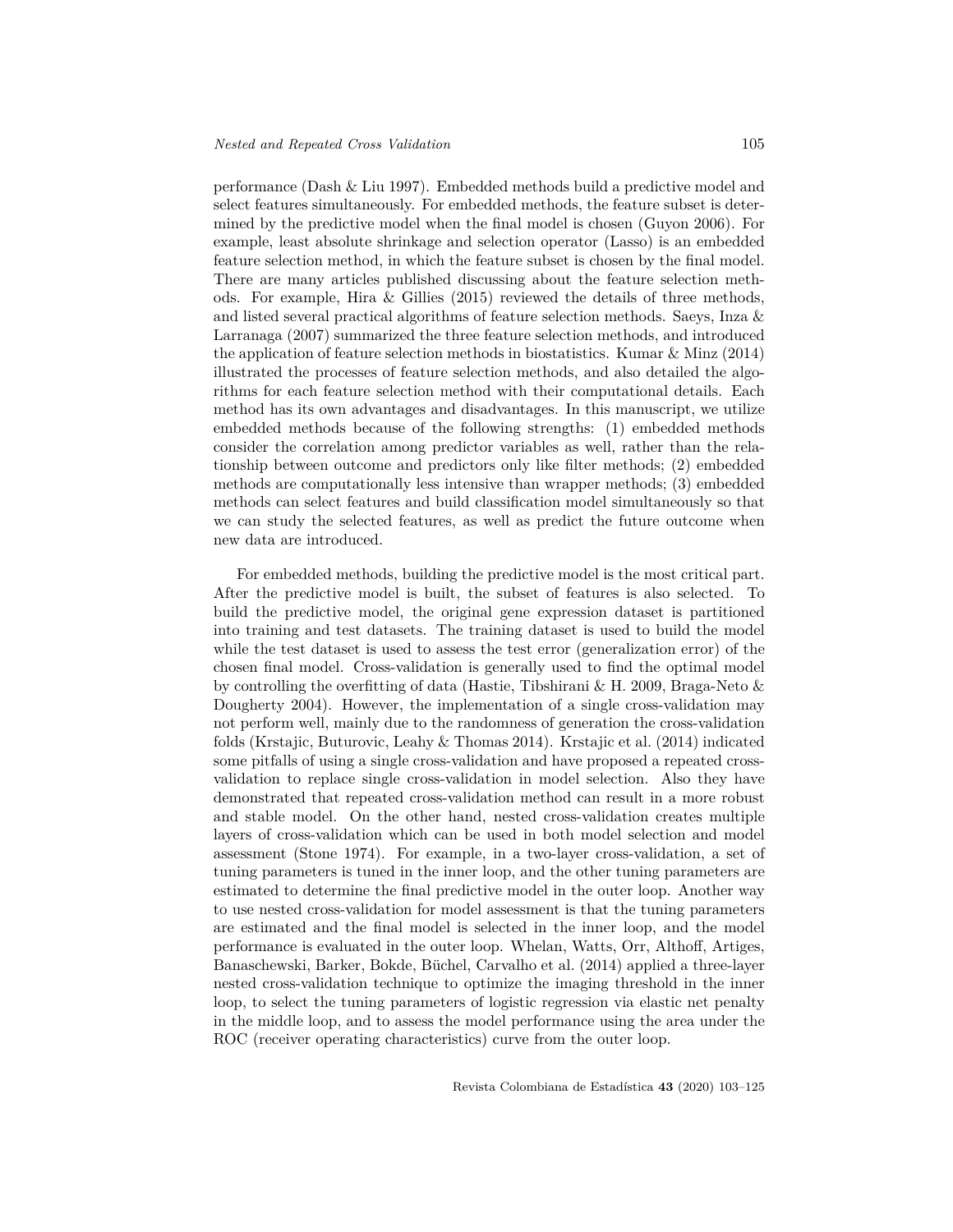As mentioned before, both nested cross-validation and repeated cross-validation are designed for model selection. Nested cross-validation utilizes multi-layer crossvalidation to tune more parameters, and repeated cross-validation repeats the procedure of generating *K*-folds to alleviate the randomness of fold generation. In this manuscript, we propose a new two-step framework for feature selection and model selection, and apply the proposed algorithm in microarray gene expression data analysis. The training data is first partitioned in *K* folds, then, within each *k*th fold, V folds are nested. Our proposed method has two steps: in step 1, we utilize above mentioned classifiers (linear regression via elastic net, Support vector machine, and random forest) to select the features in the inner layer of crossvalidation loop; in the step 2, we utilize the classifiers to build classification model using the selected feature subset in the step 1. In addition, we implement the proposed approach both in the simulated data and real life data assessing its performance and present the comparison with different embedded variable selection methods (elastic net, SVM, random forest) with respect to predictive performance and selection accuracy. To the best of our knowledge, although the idea of using nested/repeated cross-validation has been mentioned elsewhere, (i.e. Stone, 1974 firstly briefed the idea of double cross-validation in the research) no existing literature has proposed or assessed a systematic framework to utilize nested/repeated cross validation at computational level.

This manuscript has been organized as follows: in Section 2, we briefly introduce relevant statistical concepts and models; in Section 3, we propose the framework of nested/repeated cross-validation for model selection and feature selection; in section 4, we present a simulation study to investigate and compare the difference between using single cross-validation and nested/repeated cross-validation to build the predictive model; in Section 5, two publicly available gene expression datasets on leukemia by Golub et al. (1999) and The Cancer Genome Atlas Studies (TCGA Network 2017) on cervical cancer data are used to demonstrate the applicability of repeated/nested cross-validation method in analyzing real high dimensional data.

### **2. Background**

A typical gene expression dataset can be presented as  $D = \{(\boldsymbol{x}_1, y_1), (\boldsymbol{x}_2, y_2),\}$  $\ldots$ ,  $(\mathbf{x}_n, y_n)$ }, where  $i = 1, 2, \ldots, n$ , indicating *n* subjects or samples.  $y_i \in \{-1, 1\}$ denotes the outcome of *ith* subject, and the *p*-dimensional vector  $x_i$  defines the observed independent variables of subject *i*. The dataset is usually high-dimensional with many variables or features, but a relatively small sample size of *n*. Then a predictive model can be defined as a statistical model  $\hat{f}$ , an estimate of the true function *f*, where *f* is a function that maps from the gene expression data to the class of the subjects:

$$
f: X \to Y \tag{1}
$$

In embedded feature selection, the model optimization and variables selection are carried out simultaneously using the coefficient shrinkage or variable ranking criteria. For example, Lasso shrinks some coefficients of variables to zero, and

Revista Colombiana de Estadística **43** (2020) 103–125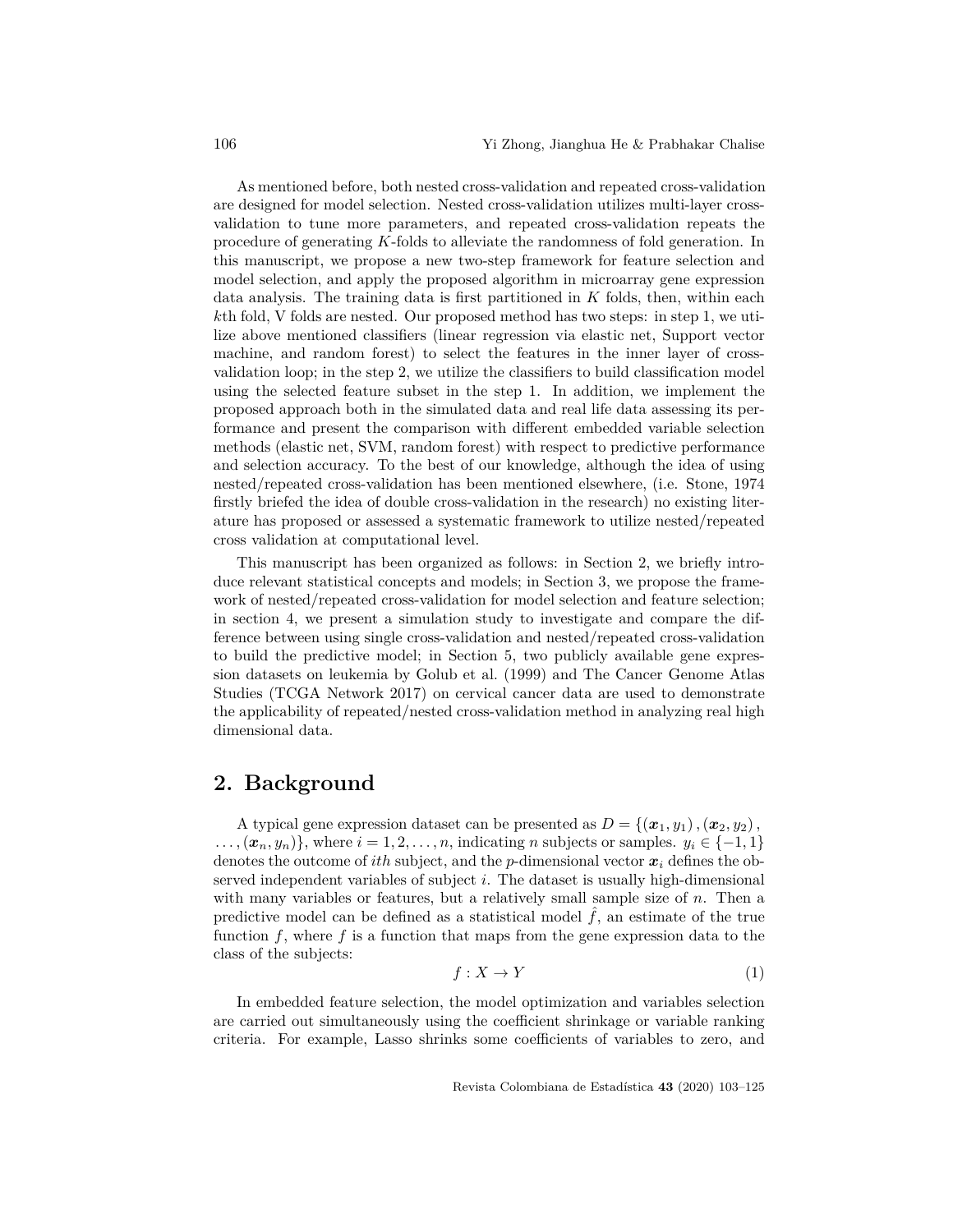these variables are eliminated from the model. Usually, the statistical model  $f$ is estimated by optimization of the objective function, which is similar to empirical risk function minimization. In our work, three different embedded methods are implemented in building the predictive model and feature selection, including regularization regression via elastic net, support vector machine, and random forest.

#### **2.1. Regression via Elastic Net Penalty**

The elastic net combines the L-1 norm penalty of Lasso and L-2 norm penalty of ridge regression (Zou & Hastie 2005). Elastic net does an automatic variable selection and allows for more than *n* (number of observations) variables to be selected. This is because Lasso can automate the variable selection by shrinking some coefficients to zero, while ridge regression helps in regularizing the process, and the elastic net can achieve both advantages of these two methods. In classification applications, the negative binomial likelihood function is used with elastic net penalty. The model is estimated by minimizing the following objective function.

$$
\arg\min_{\beta_0,\beta} \left\{ \left[ \frac{1}{N} \sum_{i=1}^N y_i \left( \beta_0 + x_i^T \beta \right) - \log \left( 1 + e^{\beta_0 + x_i^T \beta} \right) \right] + \lambda \left[ \frac{(1-\alpha) \|\beta\|^2}{2} + \alpha \|\beta\| \right] \right\} (2)
$$

In the above expression, the first component is the loss function which penalizes the misclassification rate, and the second component is the regularization term. In (2),  $\alpha$  and  $\lambda$  are called tuning parameters. The elastic net penalty is controlled by  $\alpha$ , which bridges between lasso ( $\alpha = 1$ ) and ridge regression ( $\alpha = 0$ ), whereas the overall strength of the penalty is controlled by  $\lambda$ . The optimal value of  $\alpha$ and  $\lambda$  are estimated by minimizing the above objective function. Some of the small coefficients are shrunk towards zero, and the corresponding predictors will be excluded from final model, denoted as "irrelevant" features. The remaining features are considered as "informative" features. The final model  $\hat{f}$  can be used to predict the future outcome when new data is available.

### **2.2. Support Vector Machine**

Support vector machine (SVM) creates a classifier function by constructing hyperplanes that separate different categories of the training data, and choosing the hyperplane with the maximal margin between two classes (Cortes & Vapnik 1995). Given labelled pairs  $(x_i, y_i), x_i \in R^p, y_i \in \{1, -1\}, i = 1, 2, 3, ..., n$ , all the hyperplanes can be written as  $w^T x + b = 0$ . Two parallel hyperplanes can separate two classes of data, the region between these two hyperplanes is called "margin", and the distance between these two hyperplanes is  $\frac{2}{\|w\|}$ . SVM aims to find the hyperplane with the maximal margin by solving the following unconstraint optimization problem:

$$
\arg\min_{w,\xi_i,b} \|w\|^2 + C \sum_{i=1}^N \max(0, 1 - y_i \left(w^T \phi(x_i) + b\right)) \tag{3}
$$

Revista Colombiana de Estadística **43** (2020) 103–125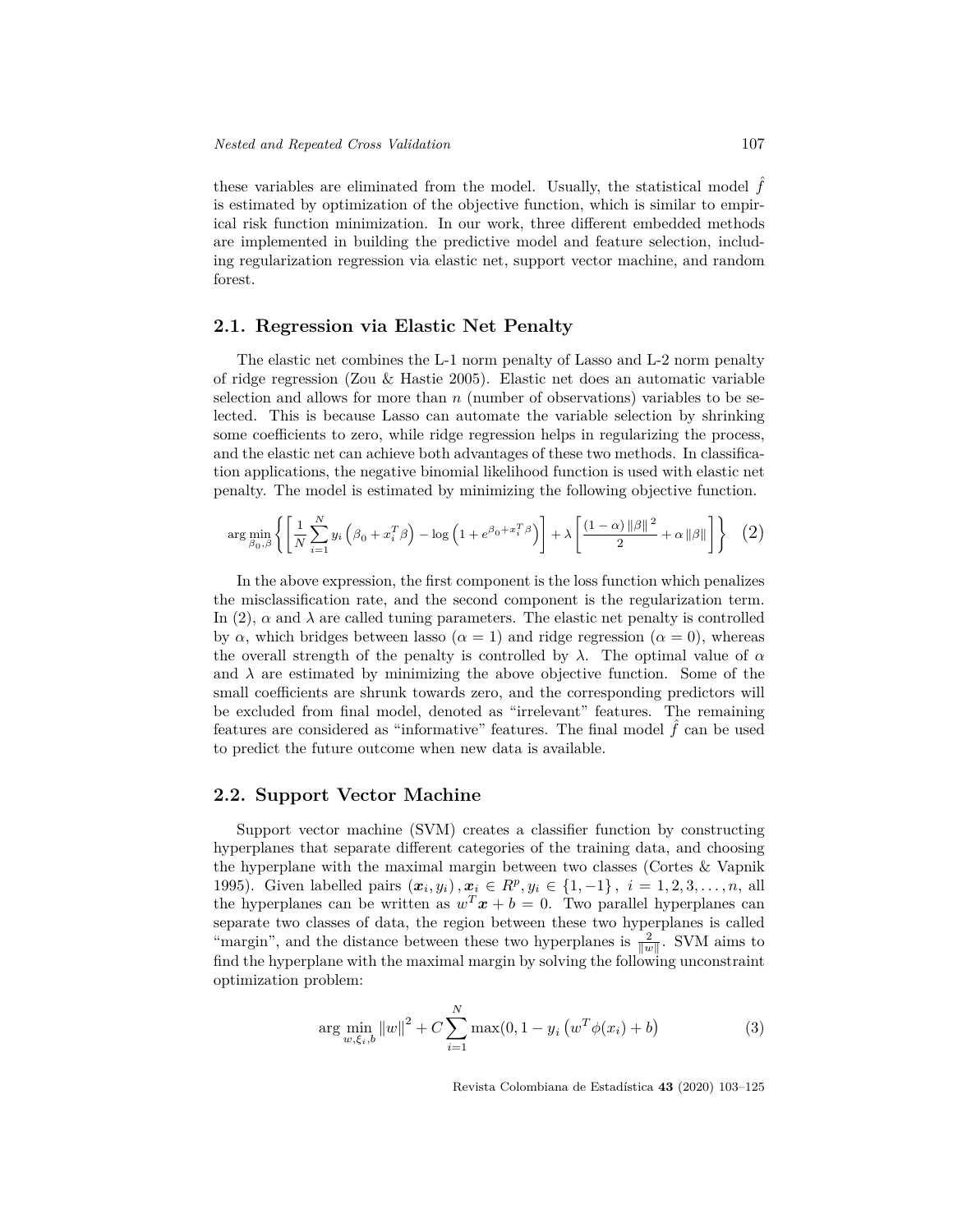In the expression  $(3)$ ,  $w$  is the weight function that we want to minimize in order to maximize the distance  $\frac{2}{\|w\|}$ . *C* is a tuning parameter which is a trade-off between misclassification and size of margin. For example, a large *C* results in a relatively smaller-margin while most of samples are correctly classified, whereas a small value of *C* results in a relatively larger-margin but it allows more samples to be misclassified. SVM usually utilizes the kernel function, as  $\phi(x_i)$  in (3), to transform the original data from input space to the feature space, which enables linearly inseparable data in low-dimension to be linearly separable in high-dimension to find the best hyperplane. One commonly used kernel function is Gaussian kernel (also called Radial Base Function), which is given by  $K(x, x') = \phi(x'_i) \phi(x_i) = \exp(-\gamma ||x - x'||^2)$ . The Gaussian kernel is used in our work.

In the optimization problem presented in expression (3), the tuning parameters for SVM with Gaussian kernel are *C* and *γ*. *C* is penalty parameter for misclassified samples and  $\gamma$  is kernel parameter. During the iterative process, the variables are ranked according to some criteria such as area under curve (AUC). The importance of each feature can be explained by the change in AUC when the feature is removed (Nguyen & de la Torre F. 2010). We determine the importance of each feature by assessing how the performance is influenced with or without having the feature. If removing a feature worsen the classification performance, the feature is considered important. The top-ranked features thus selected are the final feature subset.

#### **2.3. Random Forest**

Random forest for classification is an ensemble method that constructs multiple bootstrapped decision trees using training samples and combines all the bootstrapped trees to build the predictive model. In random forest, multiple bootstrapped dataset are generated from raw training set. Each bootstrapped dataset will be used to grow a separate decision tree. Then, all the decision trees are combined using the voting strategies (e.g. majority vote, which is the mode of all single decision trees (Breiman 2001). The detailed steps of random forest can be described as follows (1) Bootstrap samples of size *n*are drawn from data *D* denoted as  $D_b = \{(x_{1b}, y_{1b}), \ldots, (x_{nb}, y_{nb})\}$ , to create a decision tree; (2) the second step is to train the decision tree  $f_b$  based on the bootstrap samples  $D_b$  to get  $\hat{f}_b$ . In growing the single decision tree, *m* variables are randomly selected at each node of the tree. The *m* selected variables split the tree to achieve the minimum error; (3) the third step is to grow the tree to largest extent possible (no pruning tree); (4) repeat the previous three steps to build *B* bootstrapped decision trees. Then, the final ensemble model is obtained by combining the different decision trees using majority vote, denoted as  $\hat{f} = mode(\hat{f}_1, \dots, \hat{f}_B)$ .

Variable importance (also known as predictor ranking) is a critical measurement in both decision trees and random forests which depends on the contribution to the tree by each predictor. The Random forest utilizes variable importance to rank the variables. Permutation techniques can be used with random forests to measure the variable importance, the details of computing the variable impor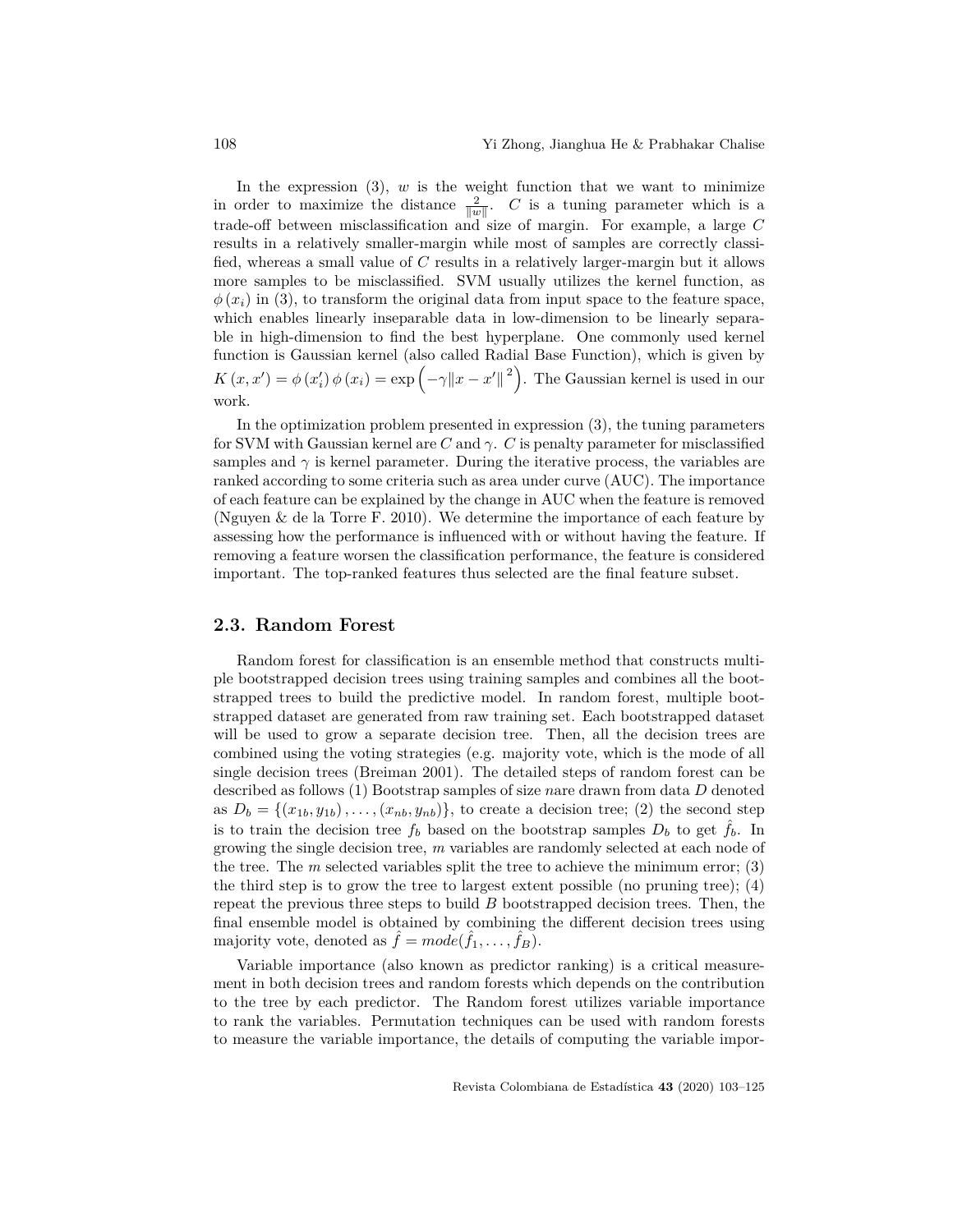tance for each variable are not given here, but can be found elsewhere (Strobl, Boulesteix, Kneib, Augustin & Zeileis 2008). Features which produce large values for this score are ranked as more important than features which produce small values. The important variables are then selected by ranked variable importance.

## **3. Methods**

In this section, we introduce the proposed method of feature selection and model selection using nested and repeated cross-validation. When building the predictive model, the most critical part for the model is to identify the optimal values of the tuning parameters to achieve the minimum test set error.

One of the widely-used techniques for model selection is *K*-fold cross-validation, for which the final model is chosen when the minimum cross-validation error is achieved (Hastie et al. 2009). In the *K*-fold cross-validation, the original training dataset is randomly divided into *K* subsets of equal size then the following step repeats *K* times:  $K-1$  of the subsets are combined to build the model, and the remaining one subset is used to compute the prediction errors. The *K* sets of predication errors are averaged to produce the cross-validation error. To estimate the optimal value of tuning parameters, a grid of *m* candidate values of tuning parameters are created, and *m* models are built, indexed by different value of tuning parameters. The cross-validation error of each of *m* models is computed, and the final model is then determined by the model with minimum cross-validation error. Furthermore, the feature subset also can be determined by the model using some criteria, such as coefficients shrinkage.

As mentioned in the introduction section, the commonly used single crossvalidation is not efficient in dealing with overfitting of the data in general (Varma & Simon 2006). Repeated cross-validation is an improved method by generating multiple sets of *K* folds. Also, the cross-validation error is calculated as the average across the repeated partitions. On the other hand, we sometimes want to select features, and use the selected features to build a predictive model. In this case, nested cross-validation can be very useful. To achieve the above goals, we propose a systematic framework of combining nested and repeated cross-validation to build the final model. In the proposed method, the cross-validation is carried out in two different layers: inner loop and outer loop. In the inner loop, the subset of features is selected as candidate features. In the outer loop, only the candidate features selected in the inner loop are carried forward to build the final model. The performance of nested and repeated cross-validation has not been extensively explored and discussed in the past mainly because of the computational costs. In this article, we show that the nested and repeated cross-validation can improve the predictive performance and selection accuracy over the traditional single crossvalidation method.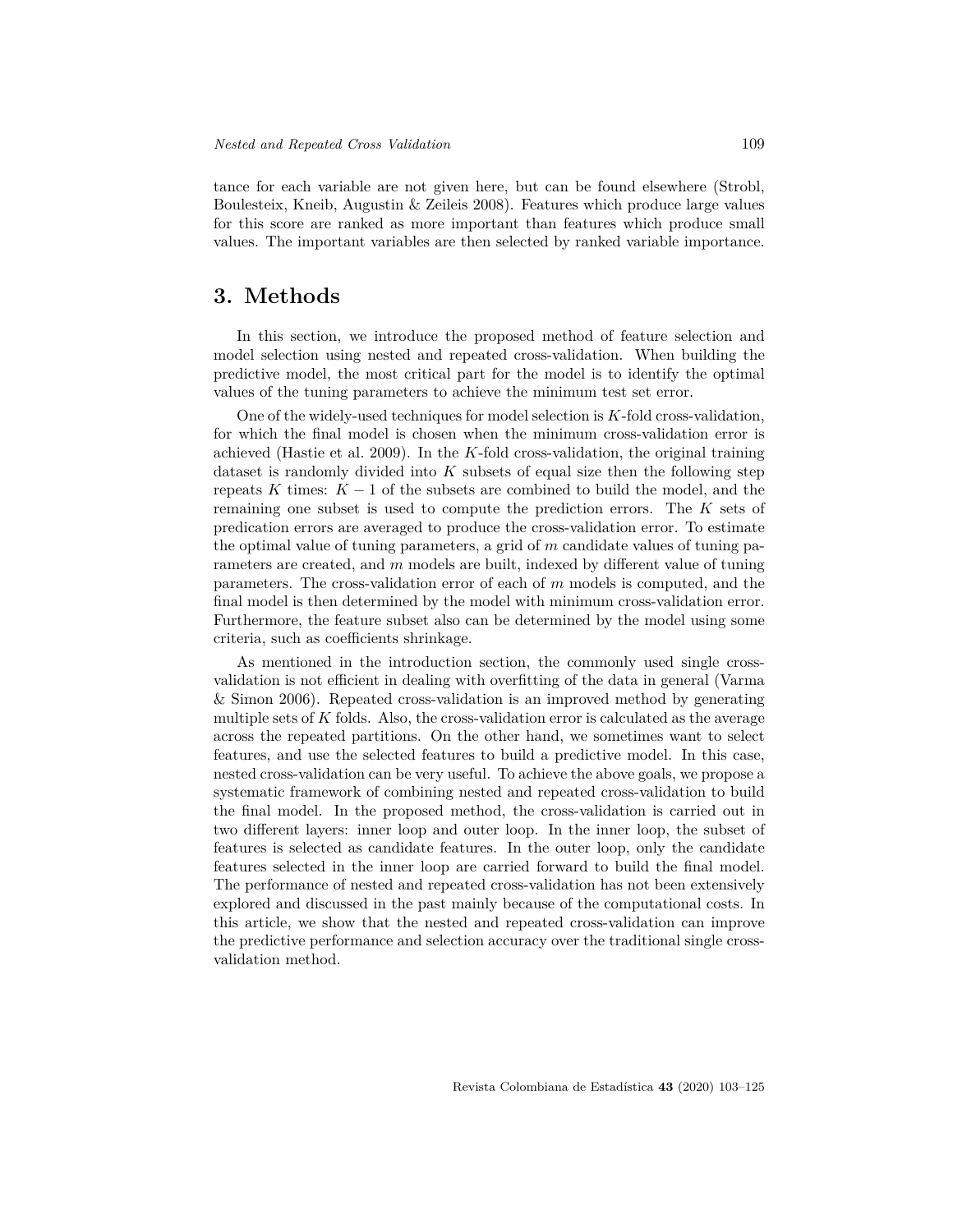#### **3.1. Repeated Cross-Validation**

In the repeated cross-validation method, instead of generating only single set of *K*-folds, multiple sets of *K* folds are generated. Also, the standard cross-validation error *K*

$$
CV(\theta) = \frac{1}{N} \sum_{k=1}^{K} \sum_{i \in F_{-k}} L\left(y_i, \hat{f}_{\theta}^{-k(i)}\left(\boldsymbol{x}_i, \theta\right)\right)
$$
(4)

is replaced with the repeated cross-validation error

$$
CV_r(\theta) = \frac{1}{RN} \sum_{r=1}^{R} \sum_{k=1}^{K} \sum_{i \in F-k} L\left(y_i, \hat{f}_{\theta}^{-k(i)}\left(\boldsymbol{x}_i, \theta\right)\right)
$$
(5)

Then, the value of tuning parameters is chosen as:

$$
\hat{\theta} = \underset{\theta \in \{\theta_1, \dots, \theta_m\}}{\arg \min} CV_r(\theta) \tag{6}
$$

In the equations above, *N* represents the total sample size of the training data,  $f_{\theta}^{-k(i)}$  $\theta_{\theta}^{(-\kappa(\iota))}(\cdot)$  is the function to estimate the coefficients, and  $L(\cdot)$  is the loss function.

#### **3.2. Nested cross-validation**

Nested cross-validation for model selection is usually used in the case when multiple tuning parameters are estimated. In this approach, instead of generating only a single layer of *K*-folds, multiple layers of cross-validation loops are created. The numbers of multiple layers are determined by the numbers of tuning parameters to be estimated. If a parameter is tuned in inner loop, the value of this parameter is fixed, and assigned the fixed value in outer loop to estimate the additional tuning parameters.

In the outer layer of cross-validation, training data is partitioned into three folds (see Figure 1). Each fold will use two third of the training data (66*.*7% of original training) to train the model, and the remaining data (33*.*3% of original training) is used to estimate the CV error in the outer loop. In the inner layer of cross-validation, each fold will use two thirds of the training data generated by the outer layer  $(66.7\% \times 66.7\%) = 44.4\%$  of original training data), and the remaining data  $(66.7\% \times 33.3\% = 22.2\%$  of original training) will be used to compute the CV error for the inner loop.

## **3.3. Model Selection Using Nested and Repeated Cross-Validation**

We now introduce the details of our proposed method: nested and repeated cross-validation for classification model. The method has two steps: feature selection step and classification model construction step. In the proposed method, there are two layers of cross-validation, the training data is partitioned into *K*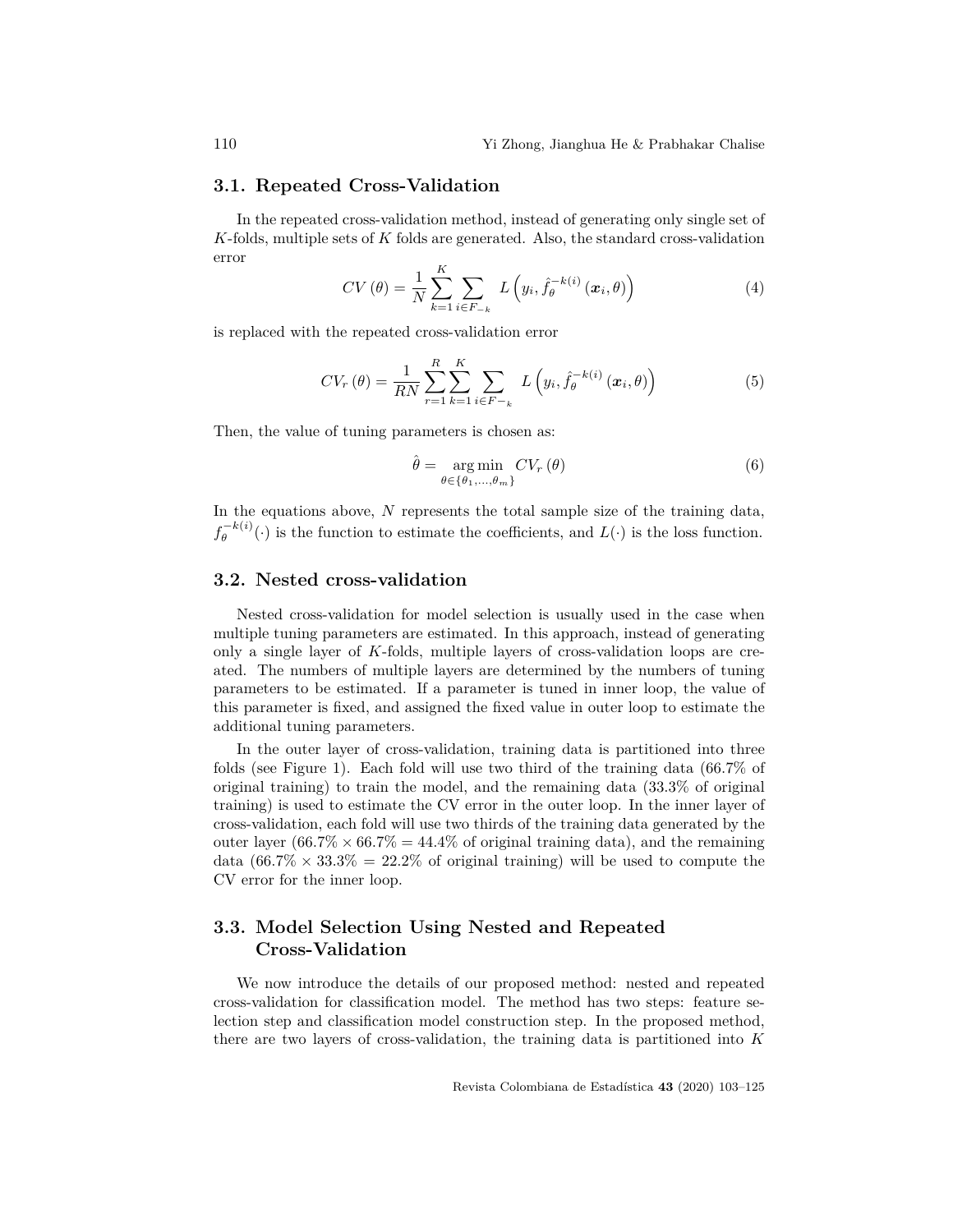folds of roughly equal size; this layer is called outer loop of cross-validation, and each dataset with *K*th part removed is called inner training dataset, so there are *K* different inner training dataset; then, each inner training dataset is partitioned into *V* folds. Therefore, there are *V* sub-folds nested within each of the *K* folds. Figure 2 shows the process of our proposed method.



FIGURE 1: Showing the illustration of nested cross-validation, when  $K, V = 3$ .



Figure 2: The flowchart showing the nested/repeated cross-validation in model selection.

Revista Colombiana de Estadística **43** (2020) 103–125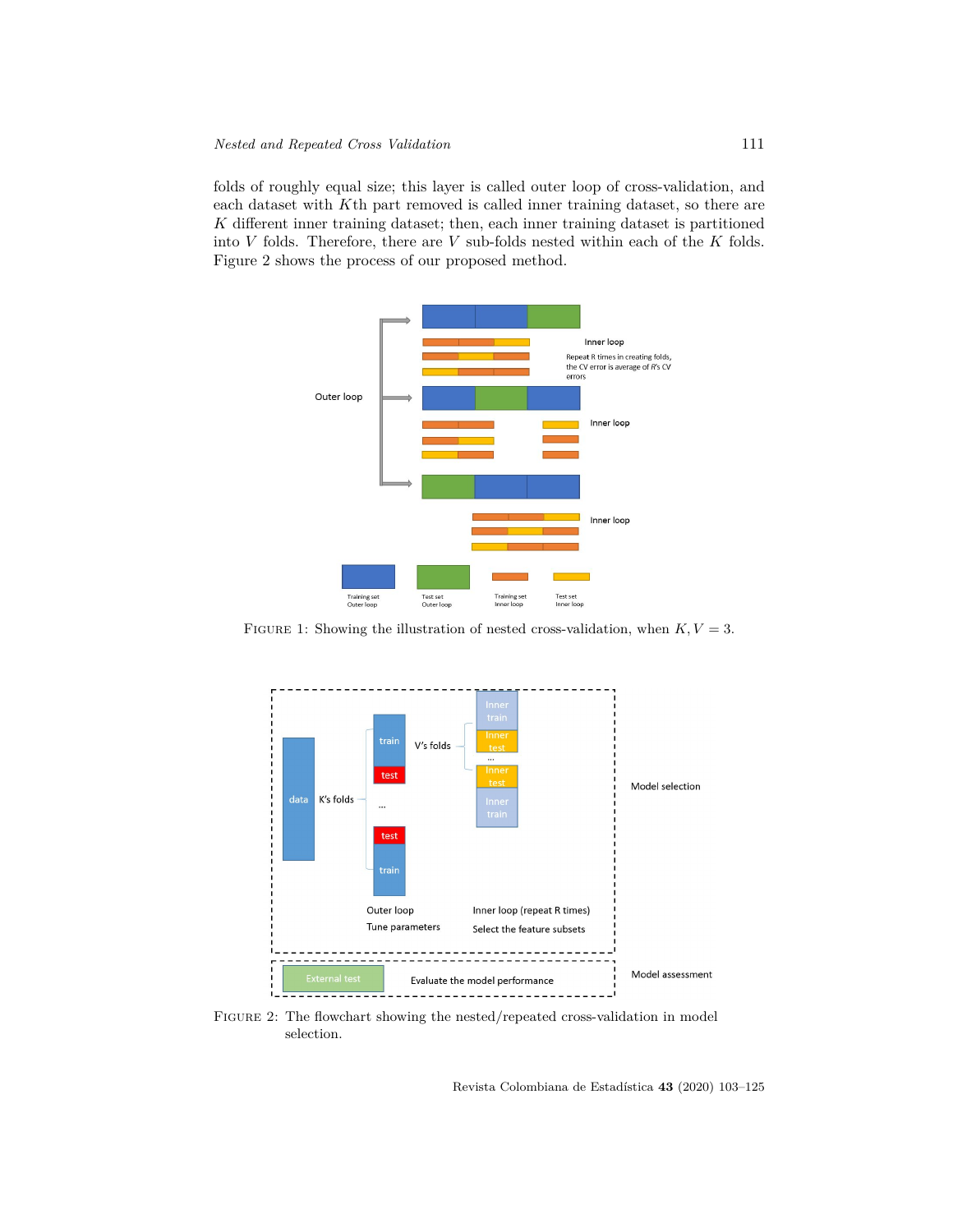The details of the algorithm are given as follow: The inner layer CV creates *K* times *V* models and determines the feature subset by combining all the models. The selected feature subset is then used in outer loop to estimate the tuning parameter. After the model is chosen, the model performance is evaluated using the held-out test data.

Next, an individual classifier (logistic regression via elastic net, SVM, and random forest) is used to train inner training dataset to select feature subsets using selection criteria (coefficient shrinkage method for logistic regression and variable ranking for SVM, and random forest). The classifier will select a set of informative feature subset. We then repeate cross-validation method to repeat the abovementioned step to re-partition inner training dataset to generate another *V* folds, *R* times. The individual classifier is also used to generate *R* different feature subsets. The final feature subset is determined using voting strategy, where any feature is selected more than 50% times ( $>\frac{R}{2}$ ) is selected as the informative feature. After the feature subset is determined, the irrelevant features are removed and only the selected features are used in the next step. The step 2 is to build the final classification model in the outer loop. The simplified training data is used in this step, while the irrelevant features are removed, and only the selected features from step 1 are remaining. We build the final classification model using three different classification methods (logistic regression via elastic net, SVM, and random forest), the final classification model can predict the future outcome when new data is introduced, as well as evaluate the performance of selected model. The details of the proposed method is given as follows:

#### **3.4. Step 1: Variable Selection**

- 1. Divide the training dataset  $D$  into  $K$  folds of roughly equal size. For  $k = 1$ to *K*, define data *D−<sup>k</sup>* with *k th* part removed for outer training data, and  $D<sup>k</sup>$  with only  $k<sup>th</sup>$  part remained for outer test data.
	- a) Repeat the following steps *R* times (*R* is a predetermined number). Randomly divide dataset *D−<sup>k</sup>* into *V* folds of roughly equal size. For  $v = 1$  *to V*.
		- i. Define *V* different data *D−kv* with *v th* part removed for inner training data, and  $D^{kv}$  with only  $v^{th}$  part remained for inner test data. For  $m = 1$  to M (M is the number of grid value of the tuning parameters).
			- A) Build statistical model  $\hat{f}_{\theta_m} = \hat{f}(D^{-kv}; \theta_m)$ .
			- B) Apply  $\hat{f}_{\theta_m}$  on inner test data  $D^{kv}$ , and compute the error using the loss function in inner test set.

$$
Err_{\theta_m} = \sum_{i \in D^{-kv}} L\left(y_i, \hat{f}\left(D^{-kv}; \theta_m\right)\right)
$$

ii. Compute the *V* -fold cross-validation error for each *m*, therefore, there are  $m$  different CV errors.  $N_v$  is the number of samples in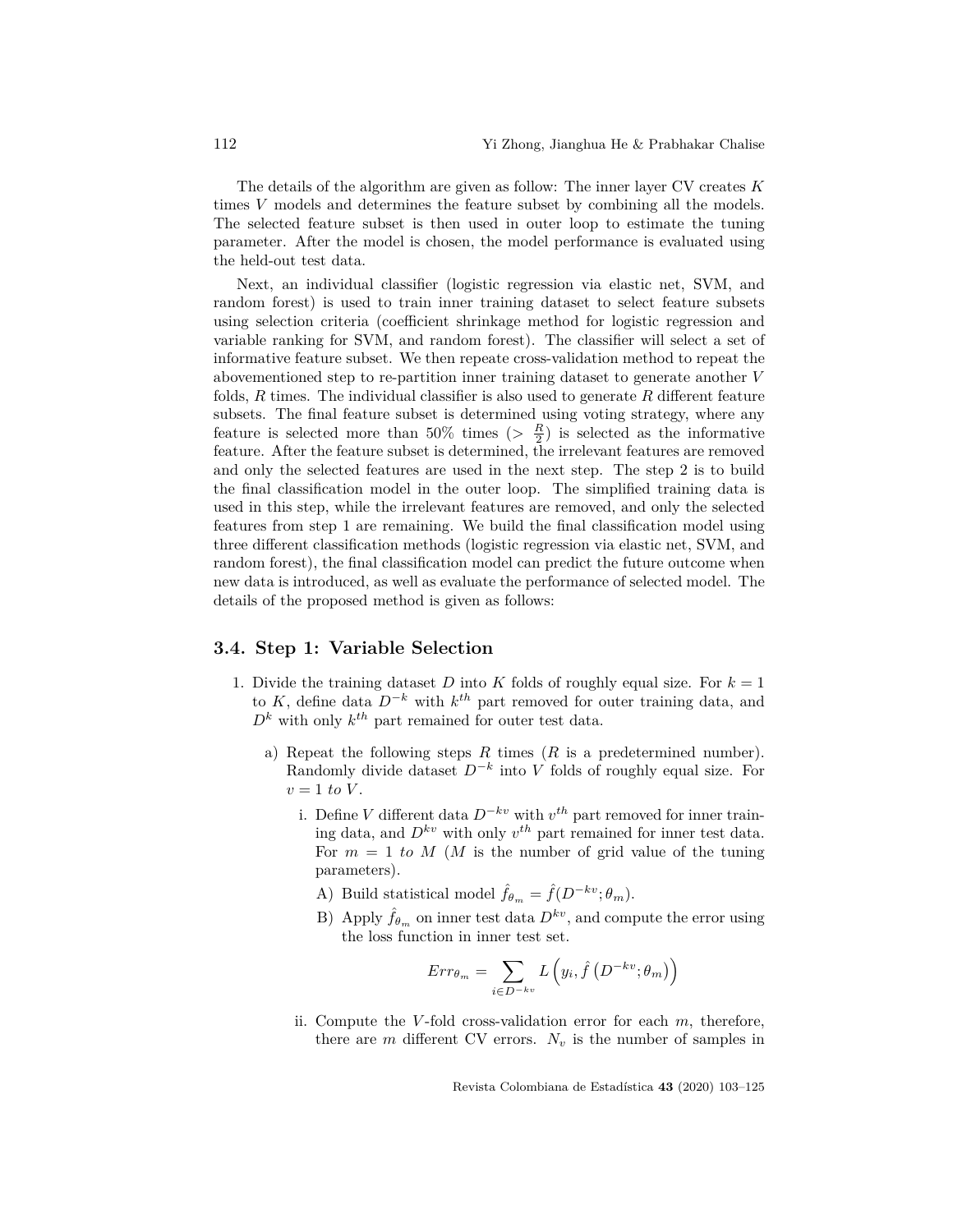inner loop for *k th* part.

$$
CV\left(\hat{f}; \theta_m\right) = \frac{1}{N_v} \sum_{v=1}^{V} \sum_{i \in D^{-kv}} L\left(y_i, \hat{f}\left(D^{-kv}; \theta_m\right)\right)
$$

iii. By repeating the above step *R*times, we derive CV error for the repeated cross-validation procedure for each  $m$ .  $N_v$  is the number of samples in inner loop for *k th* part.

$$
CV_R\left(\hat{f};\theta_m\right) = \frac{1}{N_v R} \sum_{r=1}^{R} \sum_{v=1}^{V} \sum_{i \in D^{-kv}} L\left(y_i, \hat{f}\left(D^{-kv};\theta_m\right)\right)
$$

b) Determine the optimal value of tuning parameter from all possible m

$$
\hat{\theta}_m = \underset{\theta \in \{\theta_1, \theta_m\}}{\arg \min} CV_R \left( \hat{f}; \theta_m \right)
$$

c) The optimal values of tuning parameters are then fixed in the objective function, and the objective function is minimized using gradient descent algorithm (Zhang 2004, Shalev-Shwartz, Singer, Srebro & Cotter 2011). When the final model is then chosen, and feature subset is determined by variable ranking method or coefficient shrinkage methods. Let  $s(\cdot)$ be an indicator function, represented by:

$$
s(x) = \begin{cases} 1 & \text{if } p_i \text{ is selected by the final model } i = 1, 2, \dots, p \\ 0 & \text{if } p_i \text{ is not selected} \end{cases}
$$

Then, the feature subset can be denoted as:  $FS = \{s(p_1), s(p_2), \ldots, s(p_p)\},\$ where for each of *k*-fold, we derive a "winner" feature subset, denoted as  $FS_k = \{s(p_1), s(p_2), \ldots, s(p_p)\}\$ 

2. For these *K* "winner" feature subsets, we compute the number of times that each feature is selected. Then, the final feature subset is defined as:  $FS_{final} = \{fs(p_1), fs(p_2), \ldots, fs(p_p)\}\$ , where  $fs(\cdot)$  is an indicator function, indicating whether the  $p^{th}$  feature is selected, and represented by

$$
fs(x) = \begin{cases} 1 & \text{if } p_i \text{ is selected greater or equal to } \frac{K}{2} \text{ times, } i = 1, 2, \dots, p \\ 0 & \text{if } p_i \text{ is selected less than } \frac{K}{2} \text{ times } i = 1, 2, \dots, p \end{cases}
$$

3. The previous step creates a subset of  $p'$  selected variables, where  $p'^{th}$  is the number of selected variables. The training data is subsetted for these selected variables for model building.

### **3.5. Step 2: Classification Model Building**

1. Reduce the training dataset *D* to *D'*, where  $D' = (D; p')$ . Only the variables selected in Step 1 are kept in *D′*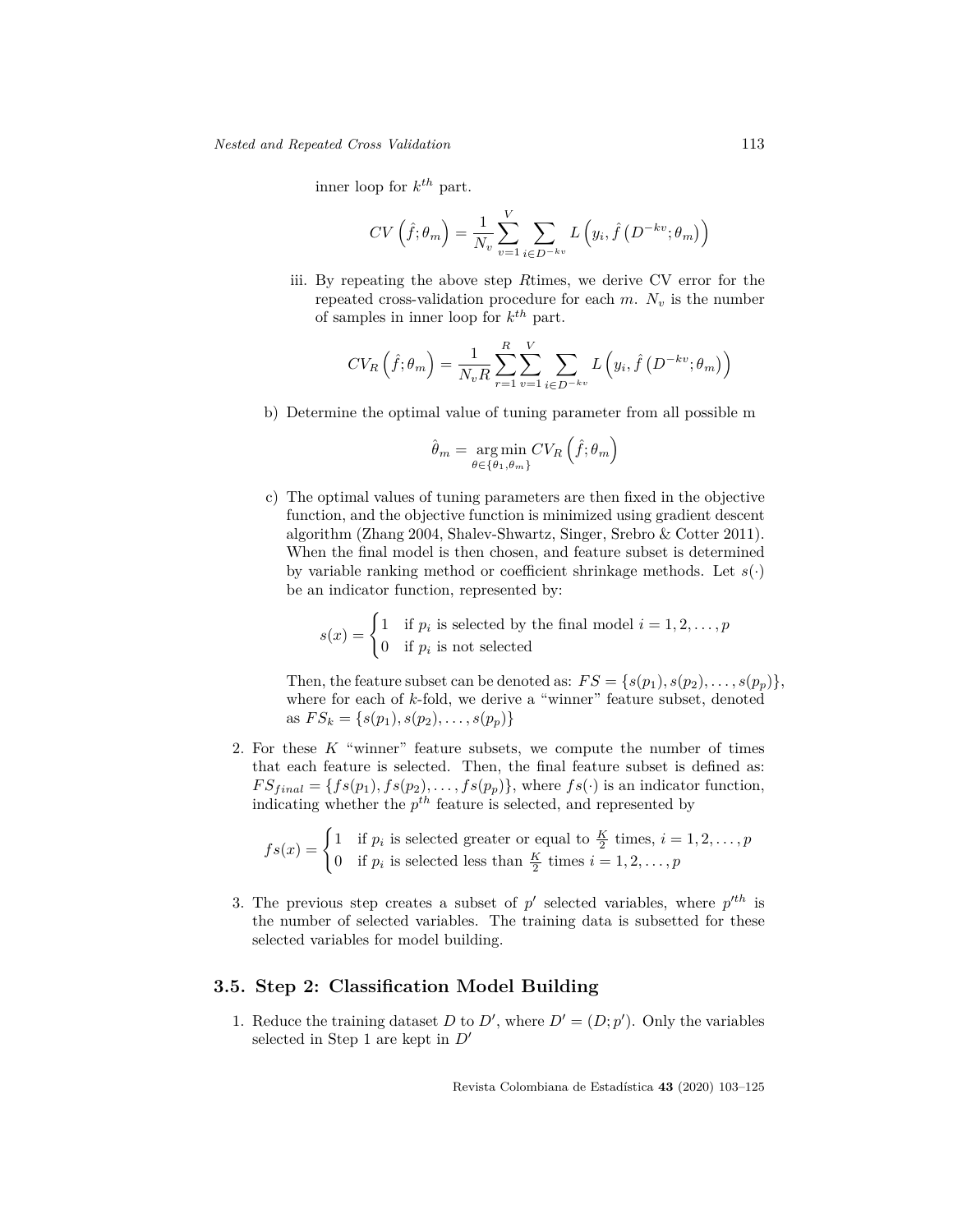- 2. Using same fold that was generated in step 1. For  $k = 1$  to  $K$ 
	- a) Define data  $D'^{(-k)}$  with  $k^{th}$  part removed for training, and  $D'^{(k)}$  that *k th* part remained for test data. Repeat the following step *R* times (*R* is predetermined scaler, representing the repeat times). For  $m = 1$  to *M* (*M* is the numbers of grid value of tuning parameters)
		- i. Build statistical model  $\hat{f}_{\theta_m} = \hat{f}(D'^{(-k)}; \theta_m)$
		- ii. Apply  $\hat{f}_{\theta_m}$  on inner test data  $D^{\prime(k)}$ , and compute the error using the loss function for each *m*.

$$
Err_{\theta_m} = L\left(y_i, \hat{f}(D'^{(-k)}; \theta_m)\right)
$$

b) Compute the *K*-fold cross-validation error for each of the *M* values of the tuning parameters

$$
CV\left(\hat{f};\theta_m\right) = \frac{1}{N} \sum_{k=1}^{K} \sum_{i \in D'(-k)} L\left(y_i, \hat{f}(D'^{(-k)}; \theta_m)\right)
$$

c) Derive CV error for the repeated cross-validation procedure

$$
CV_R\left(\hat{f}; \theta_m\right) = \frac{1}{KR} \sum_{r=1}^{R} \sum_{k=1}^{K} \sum_{i \in D'(-k)} L\left(y_i, \hat{f}(D'^{(-k)}; \theta_m)\right)
$$

3. Determine the optimal value of tuning parameter from all possible m points

$$
\hat{\theta} = \underset{\theta \in \{\theta_1, \dots, \theta_m\}}{\arg \min} CV_R \left( \hat{f}; \theta \right)
$$

4. The optimal value of tuning parameters is then fixed in the objective function, and the objective function is minimized by some optimization methods, such as gradient descent methods, in order to obtain the final model.

To sum up, the method to build and select the predictive model using repeated and nested cross-validation has more steps than standard single step crossvalidation. The complete process is illustrated in Figure 2. The inner loop is created to select a candidate subset of features. While training the model in the inner loop, the *V* -folds are generated and repeated *R* times to alleviate the randomness of generation of each fold. This will reduce the variance. The outer loop will use subset of selected variables to build the final classification model. A simulation study has been presented evaluating the efficiency and comparing its performance with other standard methods. Also, the application of this approach has been presented with two real datasets.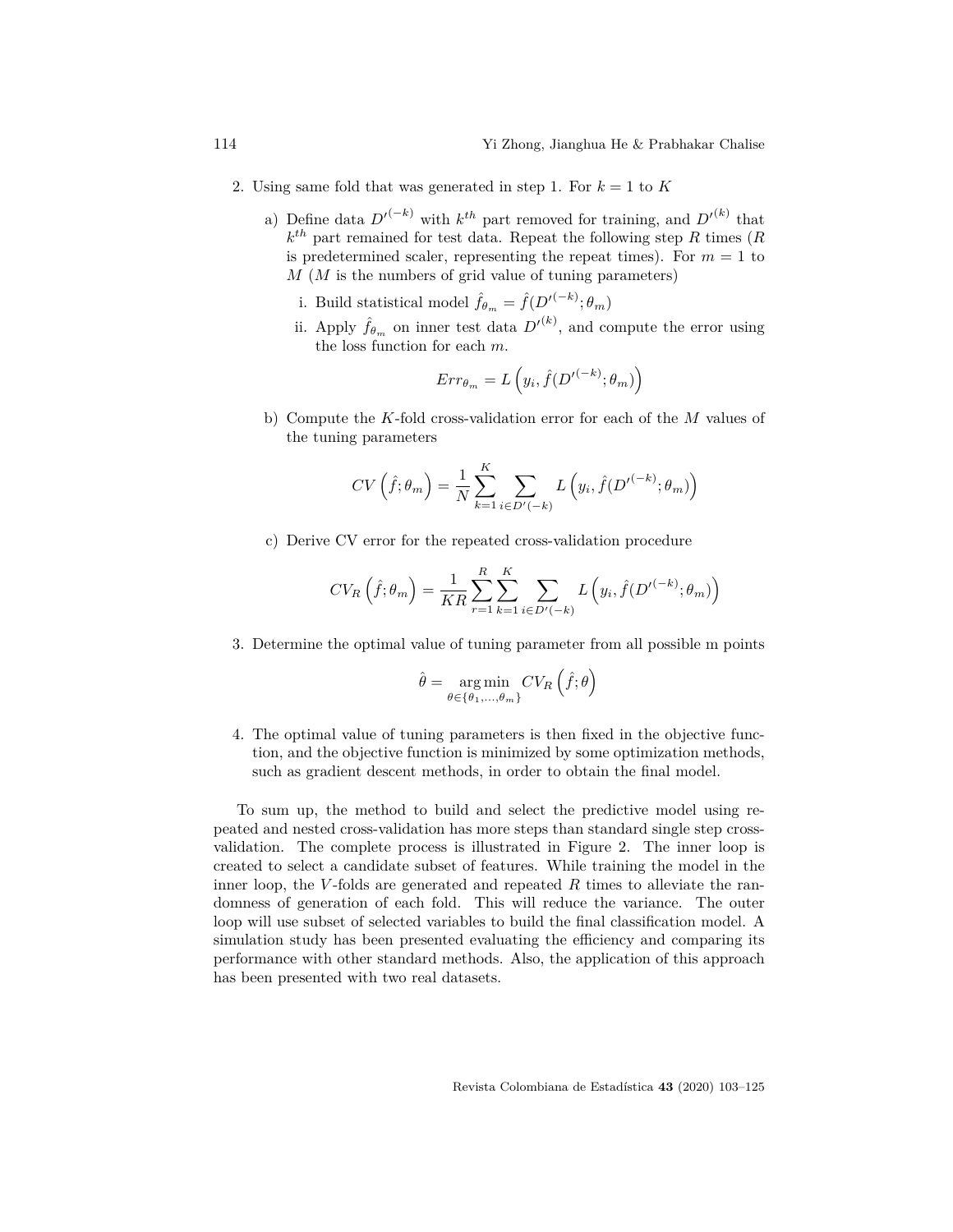### **4. Simulation Study**

Suppose  $Y_i$  is a binary disease outcome, representing the normal cell or cancer cell for the  $i^{th}$  sample and suppose  $X_i$  is *p*-vector that represents the gene expression for the *i th* sample. According to the nature of genetic pathology, there were several characteristics we needed to consider in our simulation study: (1) some genes are critical to the disease outcome, and those genes are differentially expressed between cancerous and non-cancerous cells; (2) a few genes may work as a group to influence the disease outcome and those genes are mutually correlated (Hira & Gillies 2015). We carry out a cross-sectional simulation study considering the above essential biological settings. We apply the aforementioned three classification and feature selection methods in the simulated data to assess the performance of the proposed methods and compare to the standard cross-validation method.

#### **4.1. Generating the Predictors**

We simulated our microarray data set with a fixed number of  $(n = 100)$  samples. We consider a small pool  $(p = 2000)$  and a large pool  $(p = 5000)$  of features. The simulated design matrix *X* consists of three groups of informative features and remaining are irrelevant features. The first group is the most important group, which has  $1\%$  of all p predictors. The numbers of the features of the three important feature groups are 1%, 2%, and 2% of all *p* predictors, respectively. We use three different strengths of correlations coefficient ( $\rho = 0.3, 0.5$  and 0.8) for the genes (predictors) within the group but assume that the predictors between different groups are independent. Thus, we define that  $X_q$ ,  $q = 1, 2, 3$ , indicating the gene expression for the three groups of important genes. The data is simulated from a multivariate normal distribution:

$$
X_g \sim MVN\left(\mu_g, \Sigma_g\right), \quad g = 1, 2, 3 \tag{7}
$$

where,  $\mu_g = 0$ , and  $\Sigma_g = T^{\frac{1}{2}} \Gamma T^{\frac{1}{2}}$ , where

$$
\Gamma = \begin{bmatrix} 1 & \cdots & \rho \\ \vdots & \ddots & \vdots \\ \rho & \cdots & 1 \end{bmatrix}, \text{ and } T = \begin{bmatrix} \sigma^2 & \cdots & 0 \\ \vdots & \ddots & \vdots \\ 0 & \cdots & \sigma^2 \end{bmatrix},
$$

 $\rho$  is the pre-determined correlation coefficient. The remaining 95% predictors are simulated from the standard normal distribution  $X_i \sim N(0,1)$ ,  $i = (0.05p +$ 1),  $\ldots$ , p. Then, we combine the  $X_q$  and  $X_i$  to create our final design matrix X. In reality, the structure of noise terms could be very complex. They can be mutually correlated and even correlated with the informative features. To investigate these complicated scenarios, the more complicated design is required. We do not address these situations in our simulation study.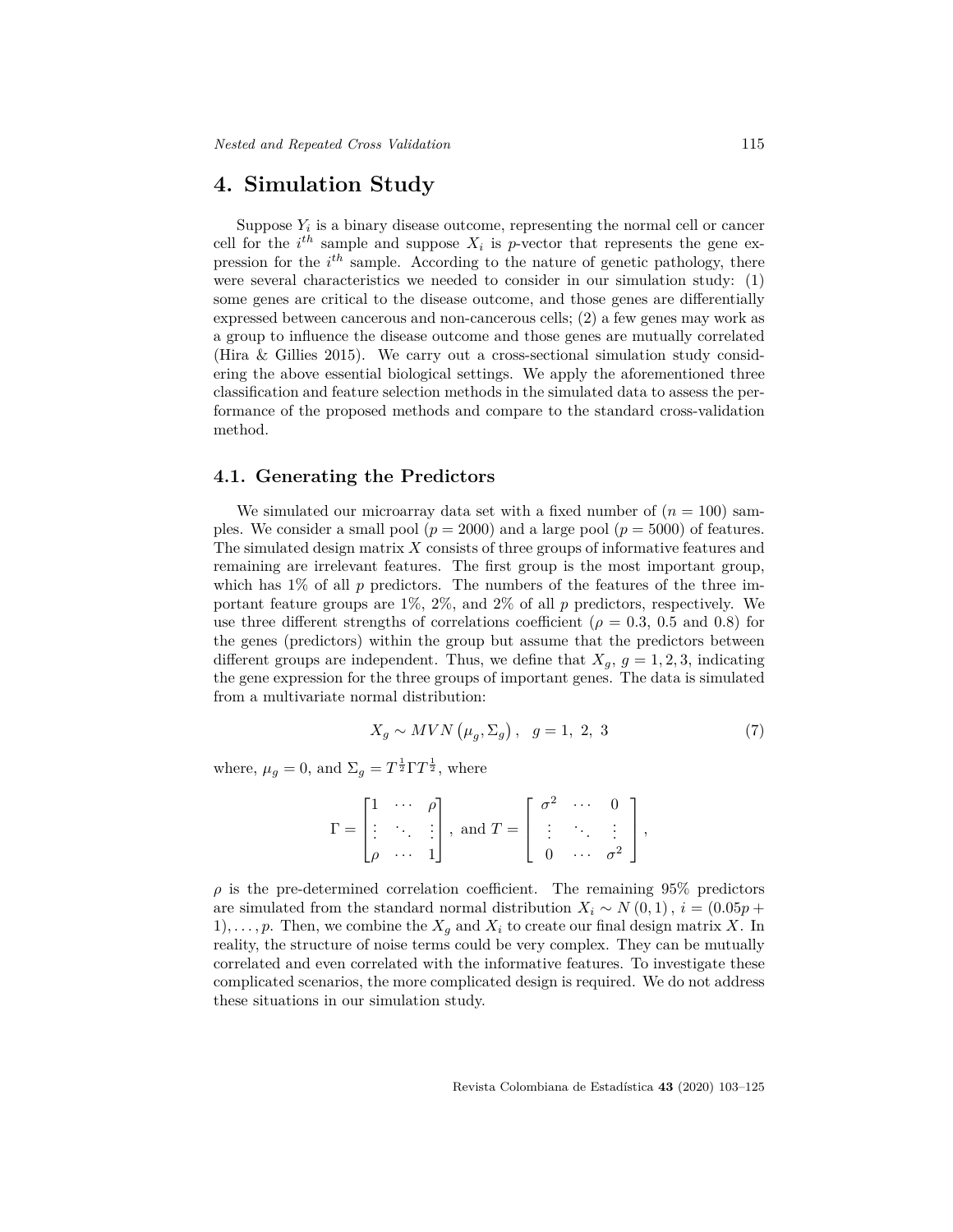#### **4.2. Generating the Outcomes**

We assume that Y follows a logistic regression with  $Logit[P(Y_i = 1 | X_i, X_{true})]$  $= X_{true} \beta_{true}$ , where  $X_{true}$  indicates a subset vector of "informative" variables of  $X_i$ . Therefore, the outcome  $Y_i$  is simulated from a Bernoulli distribution, where  $Y_i \sim Bern(P_i)$ .  $P_i$  is the  $Pr(subject\ i\ has\ disease)$ , where  $P_i = Pr(Y_i = 1 | X_i)$  $\exp{(Z_i)}$  $\frac{\exp(Z_i)}{1+\exp(Z_i)}$ . The model of  $Z_i = X_i\beta$  is used to derive the value of  $Z_i$ .  $X_i$  is the *i*<sup>th</sup> vector of the design matrix as defined in the previous section, *β* is the vector of coefficients. The value of  $\beta$  is set to 5 for important feature group, 3 for secondary feature group, 2 for third feature group, and 0 for all the noise term, denoted as  $\epsilon_i \sim N(0, 0.01).$ 

In the simulation study, we consider the following six scenarios by considering the number of pool of variables (small and large), and within-group correlation (low, medium, and high). The final simulated data looks like as  $D =$  ${(x_1, y_1), (x_2, y_2), \ldots, (x_n, y_n)}$ ,  $i = 1, 2, \ldots, n$ .

After simulating the data for six cross-sectional scenarios, we apply three different methods to build the predictive model, including regularization methods with elastic net penalty, support vector machine, and random forest. The simulation study will investigate the following questions:

- 1. Whether applying repeated and nested cross-validation method improves the predictive performance than applying single cross-validation only.
- 2. Comparative study among three different methods to build the predictive model
- 3. Comparative study among six different data structures and correlation settings.

Table 1 presents the summary of AUC for three different predictive modelling methods: regularization methods with elastic net penalty, SVM, and random forest. Method 1 refers to the AUC for standard CV method. Method 2 refers to the AUC when method of repeated and nested CV is used. The last line of each scenario, labelled as "True" represents only true simulated variables are used in classification model building with standard cross-validation method. We consider the six different scenarios to investigate the performance when repeated and nested CV is used. Figure 3 presents the results using a box plot.

In the simulation study, we investigated the six scenarios to compare the model performance of building predictive model using standard cross-validation and using repeated and nested cross-validation. Table 1 summarizes the area under ROC curve (AUC) for the simulation study. We define the building predictive model using standard cross-validation as Method 1, whereas using repeated and nested cross-validation as Method 2. Table 1 shows that the AUC from Method 2 are consistently higher than AUC from Method 1, for three different statistical learning Methods (regularization Method, SVM, RF). This indicates that when Method 2 is used, the generalization error (test error) is lower than Method 1. Therefore, when Method 2 is applied, it provides a better estimated model than Method 1 is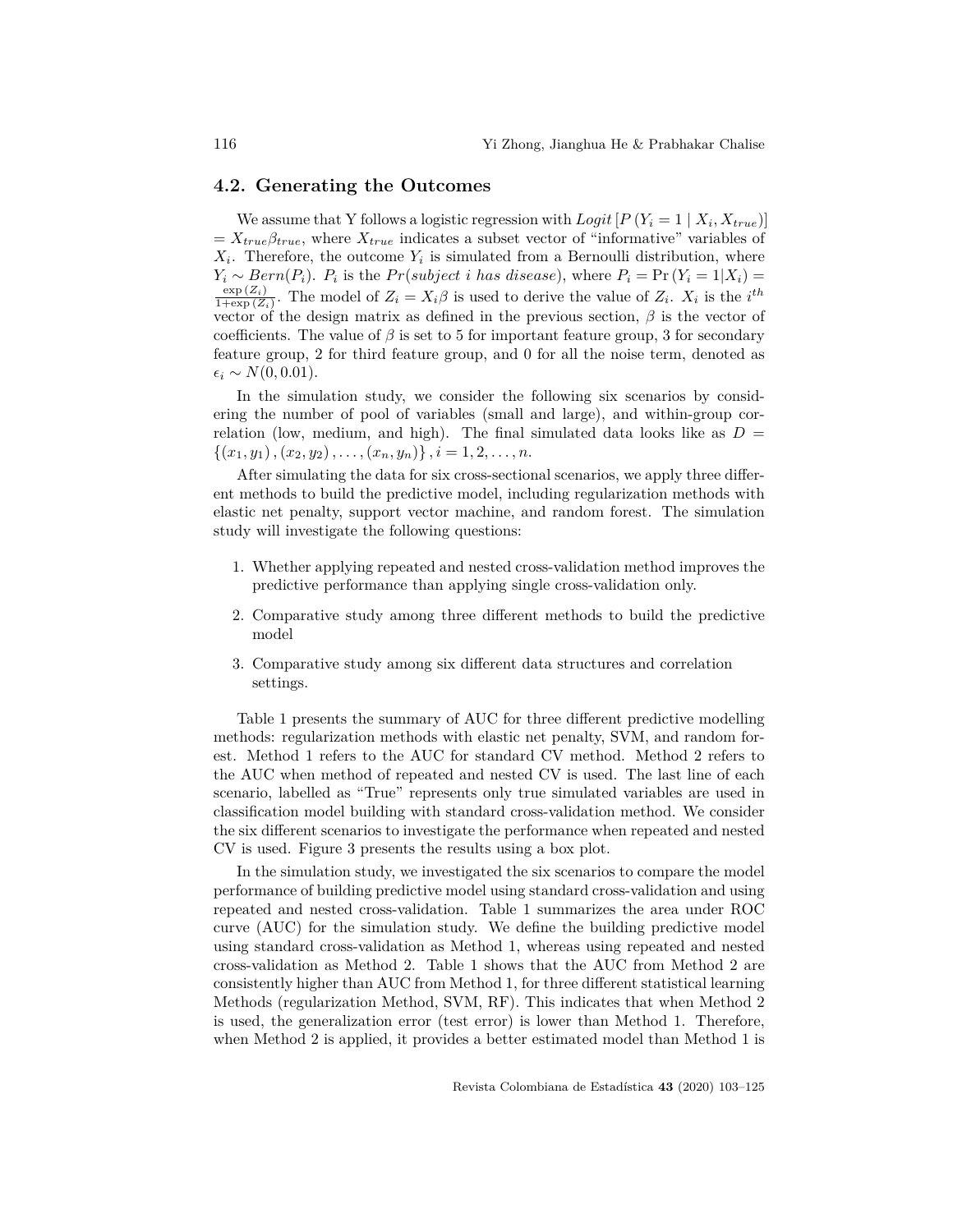



Figure 3: Boxplot of AUC comparing the simulation result. The white bar represents Method 1 (M1) and gray bar represents Method 2 (M2). M1 refers to the applying of standard cross-validation, whereas M2 refers to the applying of proposed method. The black line of each box is the mean of AUC. The six side-by-side box is the comparison of the AUC between using different models, including regularization methods via elastic net (ENET), SVM, and random forest(RF).

Table 1 also enables the comparative study for different statistical modelling strategies to build the predictive model. The overall AUC is the one of such criteria to compare among regularization Methods. The simulation study shows the regularization Methods with elastic net has the best prediction performance than other two modelling strategies. However, since the model performance is datadriven, the evidence is weak, and it can only justify that regularization methods

Revista Colombiana de Estadística **43** (2020) 103–125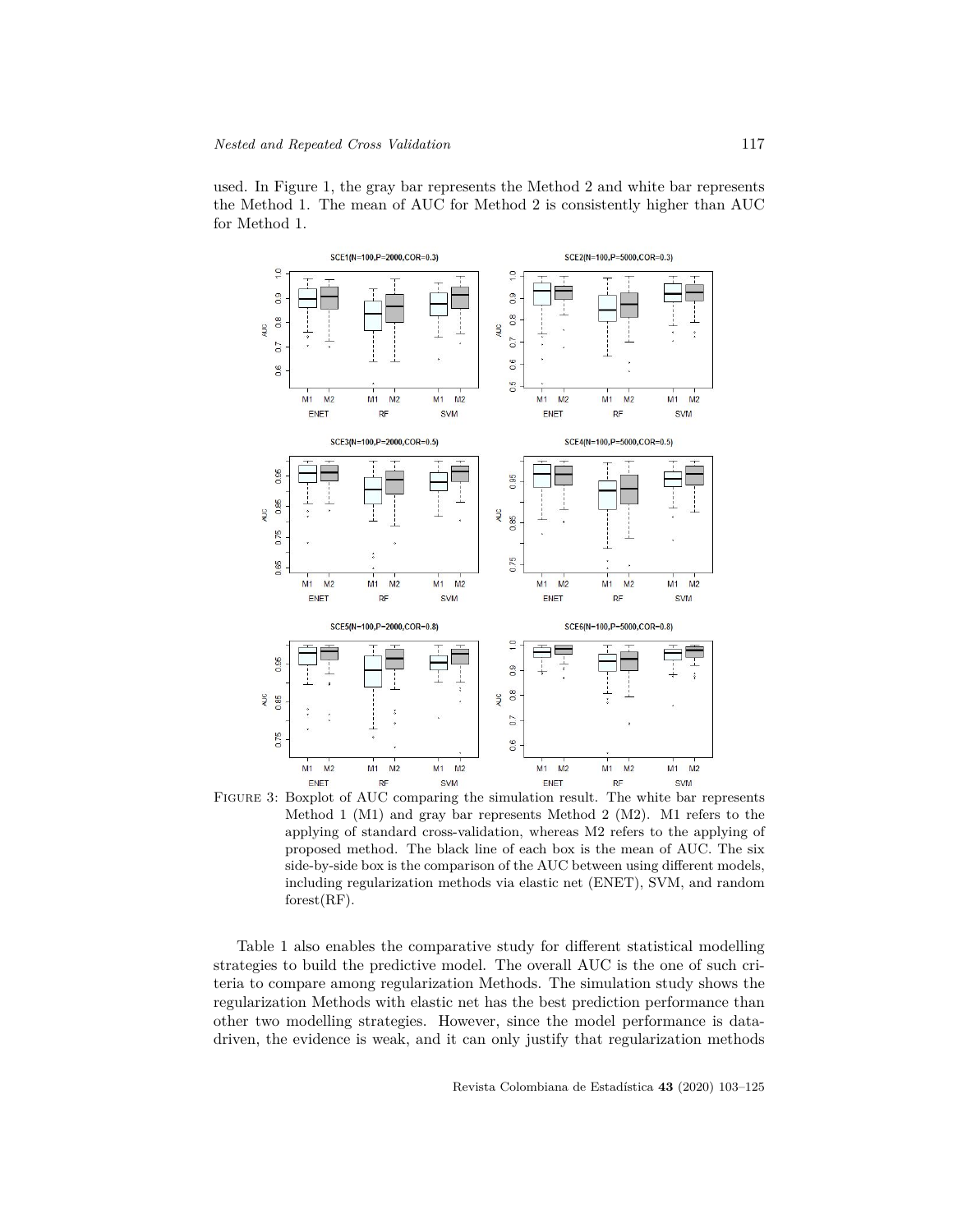with elastic net has better predictive results for this specific simulated dataset. As well known, the SVM and random forest perform well when data is non-linear, thus, these two methods can be more appropriate when using in the real data having nonlinear trend.

|                                                        | Elastic net      | Support Vector Machine Random Forest                   |        |  |  |  |
|--------------------------------------------------------|------------------|--------------------------------------------------------|--------|--|--|--|
| Scenario 1, $n = 100$ , $p = 2000$ , correlation = 0.3 |                  |                                                        |        |  |  |  |
| Method 1                                               | 0.8856           | 0.8646                                                 | 0.8215 |  |  |  |
| Method 2                                               | 0.8930           | 0.8968                                                 | 0.8532 |  |  |  |
| True                                                   | 0.9688           | 0.9767                                                 | 0.9566 |  |  |  |
|                                                        |                  | Scenario 2, $n = 100$ , $p = 5000$ , correlation = 0.3 |        |  |  |  |
| Method 1                                               | 0.9029           | 0.9151                                                 | 0.8432 |  |  |  |
| Method 2                                               | 0.9197           | 0.9153                                                 | 0.8612 |  |  |  |
| True                                                   | 0.9736           | 0.9777                                                 | 0.9518 |  |  |  |
|                                                        |                  | Scenario 3, $n = 100$ , $p = 2000$ , correlation = 0.5 |        |  |  |  |
| Method 1                                               | 0.8823<br>0.8648 |                                                        | 0.7983 |  |  |  |
| Method 2                                               | 0.8823           | 0.8802                                                 | 0.8381 |  |  |  |
| TRUE                                                   | 0.9612           | 0.9757                                                 | 0.9483 |  |  |  |
| Scenario 4, $n = 100$ , $p = 5000$ , correlation = 0.5 |                  |                                                        |        |  |  |  |
| Method 1                                               | 0.8900           | 0.8838                                                 | 0.7936 |  |  |  |
| Method 2                                               | 0.8905           | 0.8916                                                 | 0.8457 |  |  |  |
| TRUE                                                   | 0.9719           | 0.9778                                                 | 0.9520 |  |  |  |
| Scenario 5, $n = 100$ , $p = 2000$ , correlation = 0.8 |                  |                                                        |        |  |  |  |
| Method 1                                               | 0.8922           | 0.9017                                                 | 0.8570 |  |  |  |
| Method 2                                               | 0.9171           | 0.9205                                                 | 0.8840 |  |  |  |
| TRUE                                                   | 0.9774           | 0.9793                                                 | 0.9537 |  |  |  |
| Scenario 6, $n = 100$ , $p = 5000$ , correlation = 0.8 |                  |                                                        |        |  |  |  |
| Method 1                                               | 0.9324           | 0.9345                                                 | 0.8877 |  |  |  |
| Method 2                                               | 0.9422           | 0.9403                                                 | 0.8989 |  |  |  |
| TRUE                                                   | 0.9874           | 0.9878                                                 | 0.9648 |  |  |  |

Table 1: Summary of area under curve (AUC) for three feature selection methods for six different simulation scenarios.

The computation time of the proposed method, however, is longer than the standard cross validation method. Table 2 2 shows the comparison of the computation times for the proposed and standard cross validation methods for each of the elastic net, SVM and random forest using the simulated data. With the six-simulation scenarios, the proposed method took around 10-15 times more time than the standard method. The method with elastic net and random forest took around 10-12 times and SVM took around 13-15 times more time. Elastic net took shorter time as compared to Support Vector Machine and Random Forest. The computation time also depends on the dimension of the data as shown by scenarios 4-6 vs scenarios 1-3. As the dimension increases the computational time also increases. Overall, the better accuracy can be achieved at the cost of longer computation time. The computational burden can be minimized by using parallel and cloud computing.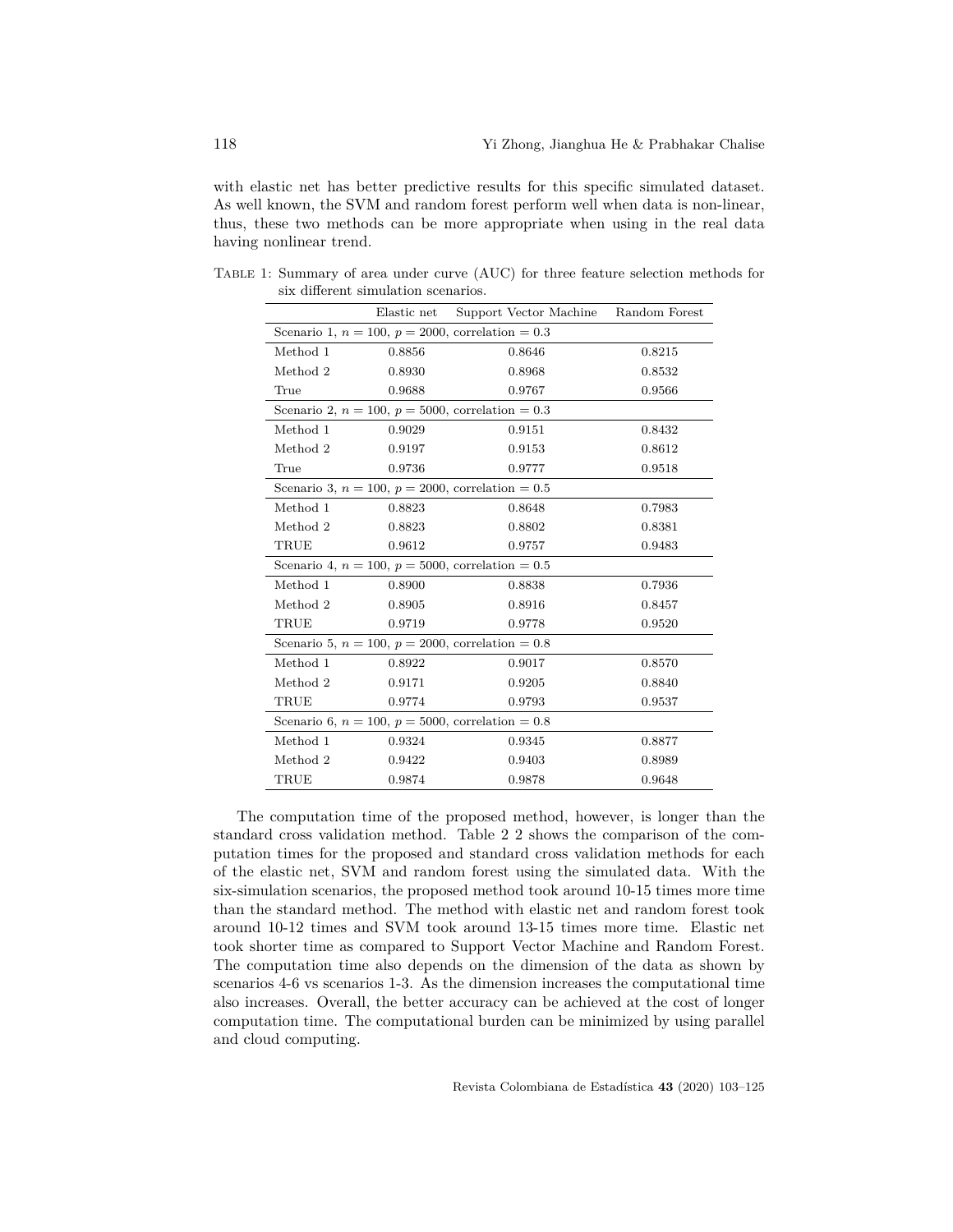|                                                        |                           | Elastic net Support Vector Machine Random Forest       |         |  |  |  |
|--------------------------------------------------------|---------------------------|--------------------------------------------------------|---------|--|--|--|
| Scenario 1, $n = 100$ , $p = 1000$ , correlation = 0.3 |                           |                                                        |         |  |  |  |
| Method 1                                               | 2.225<br>6.299            |                                                        | 19.37   |  |  |  |
| Method 2 25.183                                        |                           | 82.612                                                 | 204.812 |  |  |  |
|                                                        |                           | Scenario 2, $n = 100$ , $p = 1000$ , correlation = 0.5 |         |  |  |  |
| Method 1                                               | 1.718                     | 4.809                                                  | 16.076  |  |  |  |
| Method 2 19.655                                        |                           | 63.661                                                 | 171.104 |  |  |  |
|                                                        |                           | Scenario 3, $n = 100$ , $p = 1000$ , correlation = 0.8 |         |  |  |  |
| Method 1                                               | 1.952                     | 5.385                                                  | 16.733  |  |  |  |
|                                                        | Method 2 22.744<br>71.355 |                                                        | 177.236 |  |  |  |
|                                                        |                           | Scenario 4, $n = 100$ , $p = 5000$ , correlation = 0.3 |         |  |  |  |
| $Method 1$ $3.151$                                     |                           | 24.001                                                 | 89.263  |  |  |  |
| Method 2 35.605                                        |                           | 327.013                                                | 942.643 |  |  |  |
| Scenario 5, $n = 100$ , $p = 5000$ , correlation = 0.5 |                           |                                                        |         |  |  |  |
| Method 1                                               | 3.555                     | 25.364                                                 | 91.98   |  |  |  |
| Method 2 35.899                                        |                           | 338.954                                                | 963.974 |  |  |  |
| Scenario 6, $n = 100$ , $p = 5000$ , correlation = 0.8 |                           |                                                        |         |  |  |  |
| Method 1                                               | 3.174                     | 23.584                                                 | 83.389  |  |  |  |
| Method 2 35.236                                        |                           | 321.502                                                | 908.563 |  |  |  |

Table 2: Table showing the comparison of the computation times (in seconds) between the standard and proposed method.

## **5. Application to Real Life Data**

### **5.1. Application to Leukemia Gene Expression Data**

Two important approaches of data analysis of microarray data include grouping the genes to discover broad patterns of biological process, and selecting important genes that are associated with disease. We use the gene expression dataset from leukemia and cervical cancer to investigate the performance of our proposed method.

The leukemia data, presented in Golub et al. (1999), consists of 47 patients with acute lymphoblastic leukemia (ALL) and 25 patients with acute myeloid leukemia (AML). Each of the 72 patients had a bone marrow samples obtained at the time of diagnosis. Furthermore, the observations have been assayed with Affymetrix Hgu6800 chips, resulting in 7129 gene expressions (Affymetrix probes). The Golub data set is possibly the most widely studied and cited microarray data set [6]. In this real data study, we also implement two different methods: Method 1 and Method 2 as mentioned above. The models are trained using training set (38 samples), the AUC and misclassification rate are calculated by using held-out test set (34 samples).

Figure 4 shows the comparison of AUC between two Methods using three statistical modelling approaches. The blue line is ROC for Method 1 whereas the red line is ROC for Method 2. The AUC values are shown at the bottom of right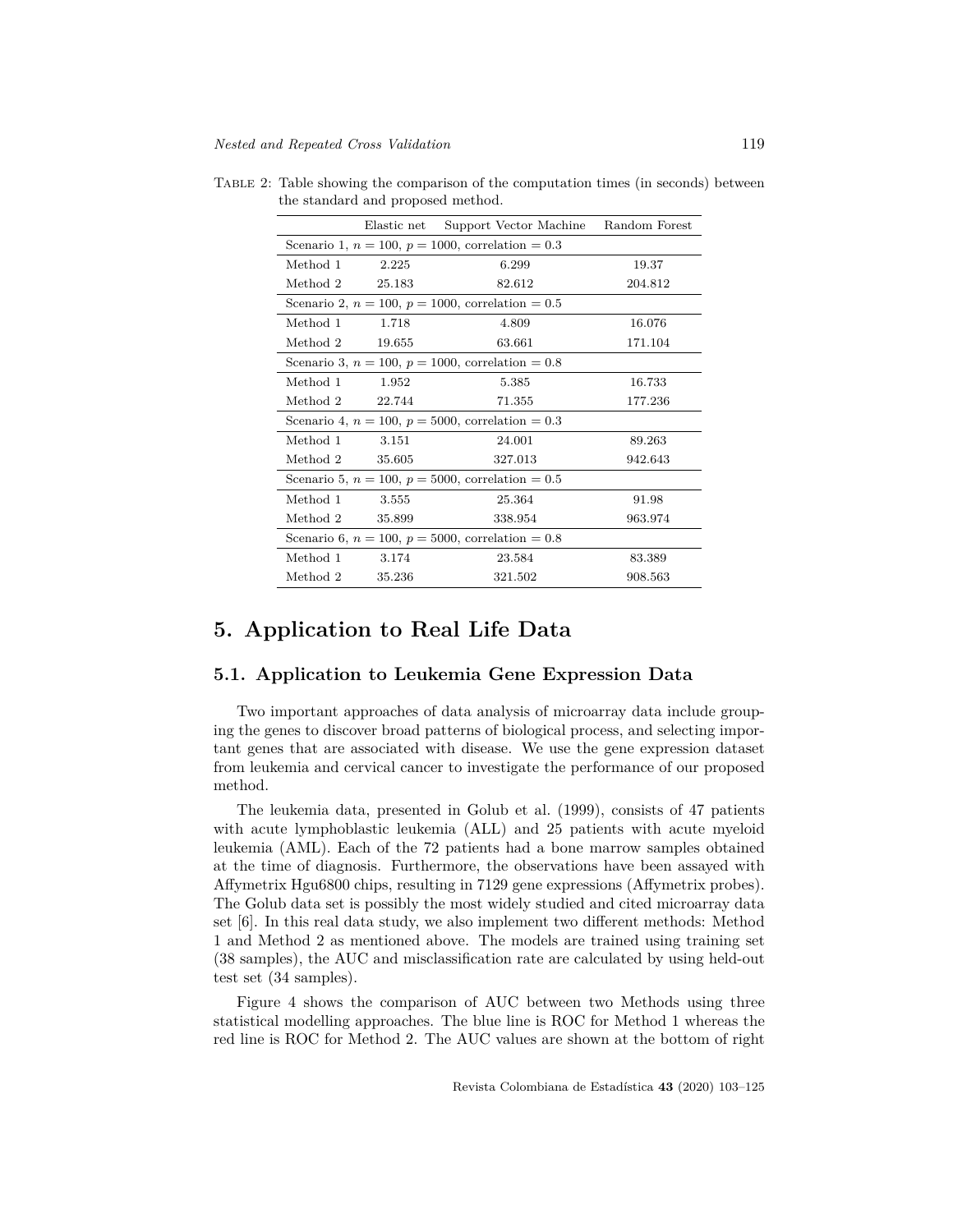corner. We can see that the AUC from Method 2 is higher than the AUC from Method 1, which indicates that Method 2 has better prediction performance than Method 1.



Figure 4: Comparison of AUC between two methods using three statistical modelling. The red line refers to the proposed repeated/nested cross-validation, whereas the blue line refers to standard cross-validation. In all three methods, the AUC from the proposed method has uniformly better than standard way.

Besides looking at ROC and AUC, the misclassification rate is also an important criteria to assess the model performance. The misclassification rate is computed as:  $misclass rate = \frac{FP + FN}{TP + TN + FP + FN}$ . The terminologies are described in the table below:

Table 3: Cross-tabulation of true and predicted classification scenarios.

|        |          | Predicted           |                     |  |
|--------|----------|---------------------|---------------------|--|
|        |          | Positive            | Negative            |  |
| Actual | Positive | True Positive (TP)  | False Negative (FN) |  |
|        | Negative | False Positive (FP) | True Negative (TN)  |  |

A total of 34 bone marrow test samples were used to compute the misclassification rate. Among the 34 samples, 20 samples are ALL, defined as positive class, and 14 samples are AML, defined as negative class. The predictive performance measurements can be estimated from Table 3, for example, the true positive (TP) can be explained as the predictive class is ALL and actual labelled class is also ALL. The misclassification rate then is calculated when the predictive performance measurements are known.

Table 4 compares AUC result between using single cross-validation (Method 1) in building the predictive model and using repeated and nested cross-validation (Method 2) in building the predictive model for leukemia cancer gene expression data. For both methods, three different classifiers are implemented into the framework. For Method 1, the misclassification rates for generalized linear model with elastic net penalty, SVM, and random forest are 23.5%, 11.8%, and 23.5%, respectively. In contrast, for Method 2, the misclassification rates for generalized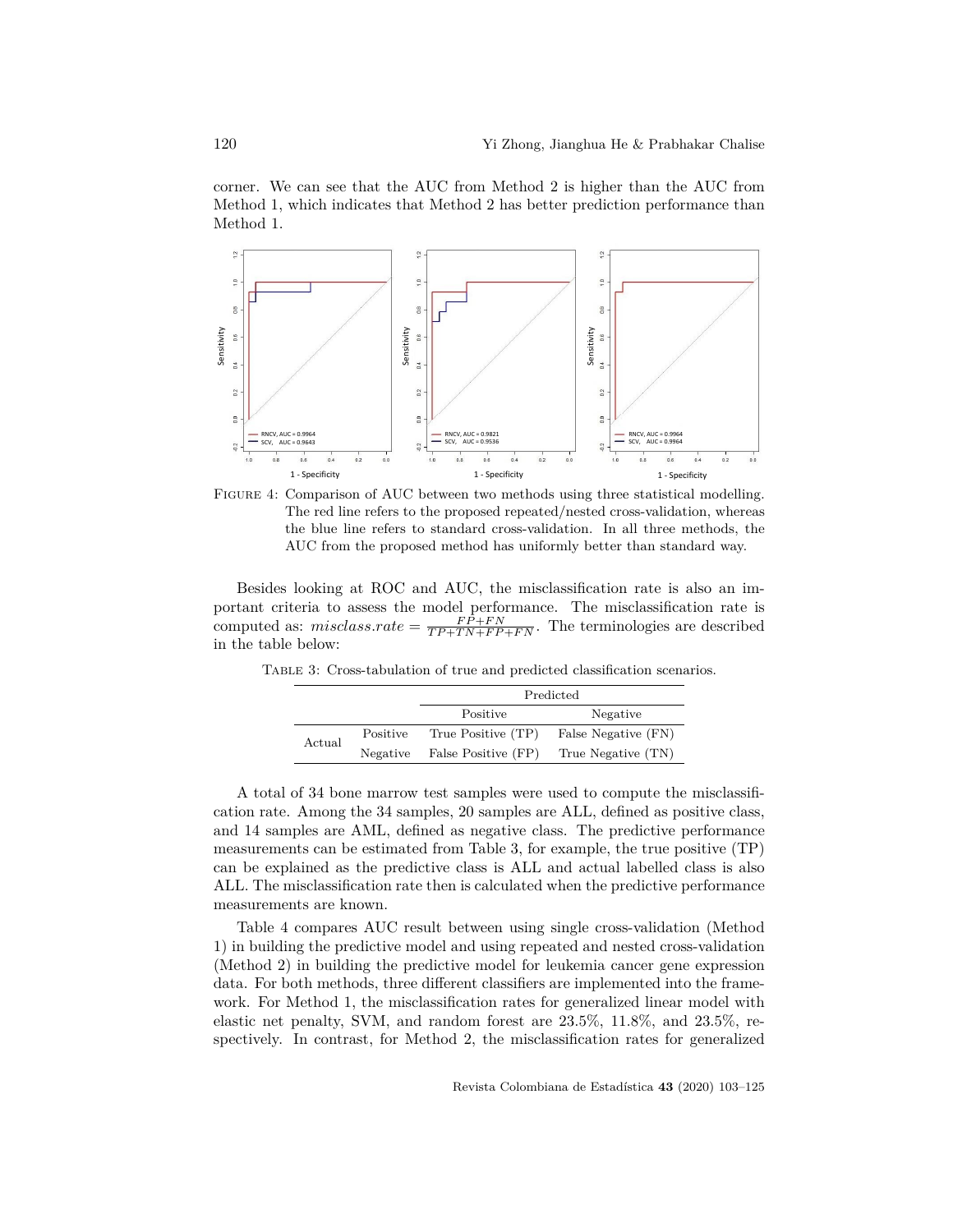linear model with elastic net penalty, SVM, and random forest are 14.7%, 5.9%, and 11.8%, respectively. Therefore, to achieve more accurate prediction accuracy when new data is introduced, the predictive models built using repeated and nested cross-validation would be better.

|             |          | TP | FN | FP       | ТN | Misclassification rate |
|-------------|----------|----|----|----------|----|------------------------|
| Enet        | Method 1 | 20 | 8  | $\theta$ | 6  | 23.50%                 |
|             | Method 2 | 20 | 5  | 0        | 9  | 14.70%                 |
| <b>SVM</b>  | Method 1 | 20 | 4  | $\theta$ | 10 | 11.80%                 |
|             | Method 2 | 19 |    |          | 13 | 5.90%                  |
| $_{\rm RF}$ | Method 1 | 20 | 8  | 0        | 6  | 23.50%                 |
|             | Method 2 | 20 | 4  | 0        | 10 | 11.80%                 |

Table 4: Misclassification rate for three different methods.

### **5.2. Application to Cervical Cancer Gene Expression Data**

Our second example is on The Cancer Genome Atlas (TCGA) studies on cervical cancer (TCGA Network 2017). Cervical cancer consists of primarily of two different types: squamous cell carcinoma and adenocarcinoma. A limited number also consists of both squamous and glandular cancer cells, termed as adenosquamous carcinoma. The data consists of 178 samples including 144 squamous cell carcinoma, 31 adenocarcinoma and 3 adenosquamous carcinoma. We excluded the 3 adenosquamous samples for this example. There were 20,533 genes assayed using RNAseq technology on those 175 subjects. After quality control and preprocessing 19,037 genes were left for the analyses. The main purpose of the use of this data was to assess the performance of our method rather than substantial analyses of the data. TCGA study has shown that the gene expression pattern is very different between the squamous and adenocarcinoma histology. In our implementation of the method, we aim to classify the two histologic subtypes based on the informative subset of gene expression data. We splitted the data into two pieces and 80% of the samples (140 samples) were used as training data and 20% (35 samples) were utilized to assess the model.

Table 5 shows the summary of the AUC and the accuracy/misclassification of classifying the two types of cervical cancer: squamous and adenosquamous carcinoma. The results are consistent with first example on leukemia gene expression data. The AUCs are higher with the proposed repeated and nested cross validation method as compared to the standard cross validation method. Similarly, the mis-sclassification rate is lower with the proposed method. The results demonstrate that the repeated and nested cross validation method performs better as compared to the standard *k*-fold cross validation method.

In addition, for both examples, we carried out the differential expression (DE) analyses of the genes between the two groups to select the genes prior to fitting our proposed method. Then, we used only those genes in our method in order to investigate how that would affect the results. The results showed that the relative efficiency of the Method 1 and Method 2 were exactly the same to that of using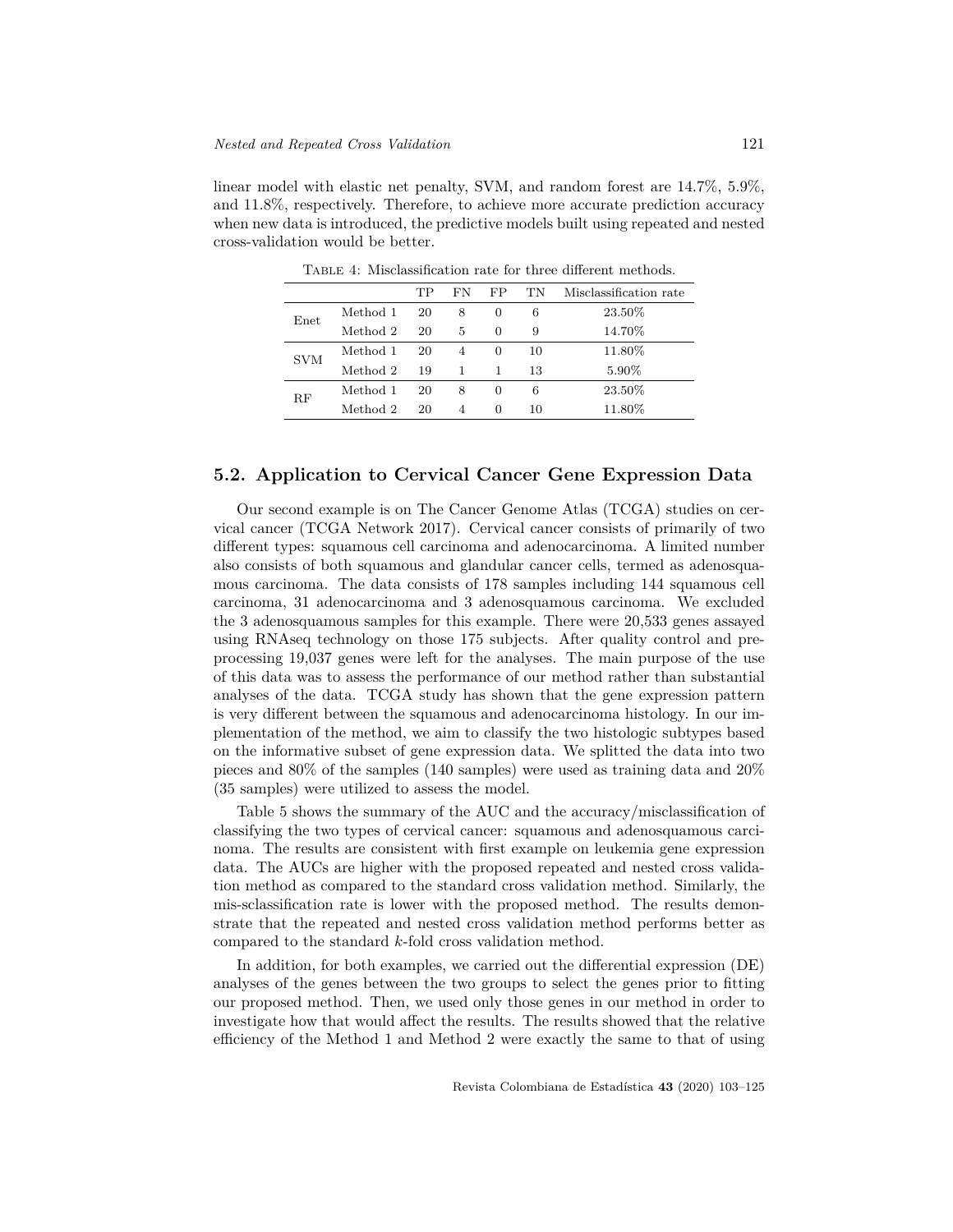all genes in both leukemia and cervical cancer examples. This was because our method selected only the subsets of DE genes when using all the genes in the model.

|            |          | $\rm AUC$ | TP. | FN | FP       | ТN | Misclassification rate |
|------------|----------|-----------|-----|----|----------|----|------------------------|
| Enet       | Method 1 | 91.05     | 22  |    | $\theta$ | 6  | 20.00                  |
|            | Method 2 | 94.11     | 22  | 5  | $\Omega$ | 8  | 14.29                  |
| <b>SVM</b> | Method 1 | 85.47     | 22  | 6  | $\theta$ |    | 17.14                  |
|            | Method 2 | 88.23     | 21  | 4  | $\theta$ | 10 | 11.43                  |
| RF         | Method 1 | 87.25     | 22  | 8  | $\theta$ | 5  | 22.86                  |
|            | Method 2 | 91.44     | 22  | 6  | $\Omega$ | 9  | 16.22                  |

Table 5: Showing the AUC and misclassification rate for three different methods.

# **6. Discussion**

In this article, we explored a more robust cross validation method for variable selection and outcome classification. We also demonstrated its application using two gene expression datasets. The method can be applied to any type of high dimensional data where the concern is to classify the outcomes using a few important variables. The proposed method applies a repeated and nested crossvalidation framework to build a predictive model and select the subsets of features for classification. The proposed approach completes the two important tasks: variable selection and outcome prediction. The outcome of the proposed method can be utilized further where the research question is concerned about predicting the outcome class using only a few important biomarkers.

There are several works done for the model selection and classification (Hernán dez & Correa 2009, Salazar 2012). Our proposed method uses a combination of repeated and nested cross-validation technique instead of standard cross-validation method. In our method, double layers of cross-validation are created. In the inner loop, we perform variable selection and determine the subset of informative variables, then, the subset of informative variables is used in the outer loop to estimate the parameters. After the parameters are estimated, the final model is then chosen with the cross-validation error minimized.

In the simulation study, we present different scenarios under the cross-sectional biological settings. The simulated dataset is used to build predictive models using three different statistical methods with two different cross-validation techniques including single cross-validation and repeated nested cross-validation. From the results of the simulation study, we have shown that our proposed method can provide better prediction accuracy in all three different statistical modeling approaches.

In the application, we used two gene expression datasets, the leukemia dataset from (Golub et al. 1999) and the TCGA cervical cancer. We used three different statistical modeling approaches including generalized linear model via elastic net penalty, SVM, and random forest for this classification task. We found that our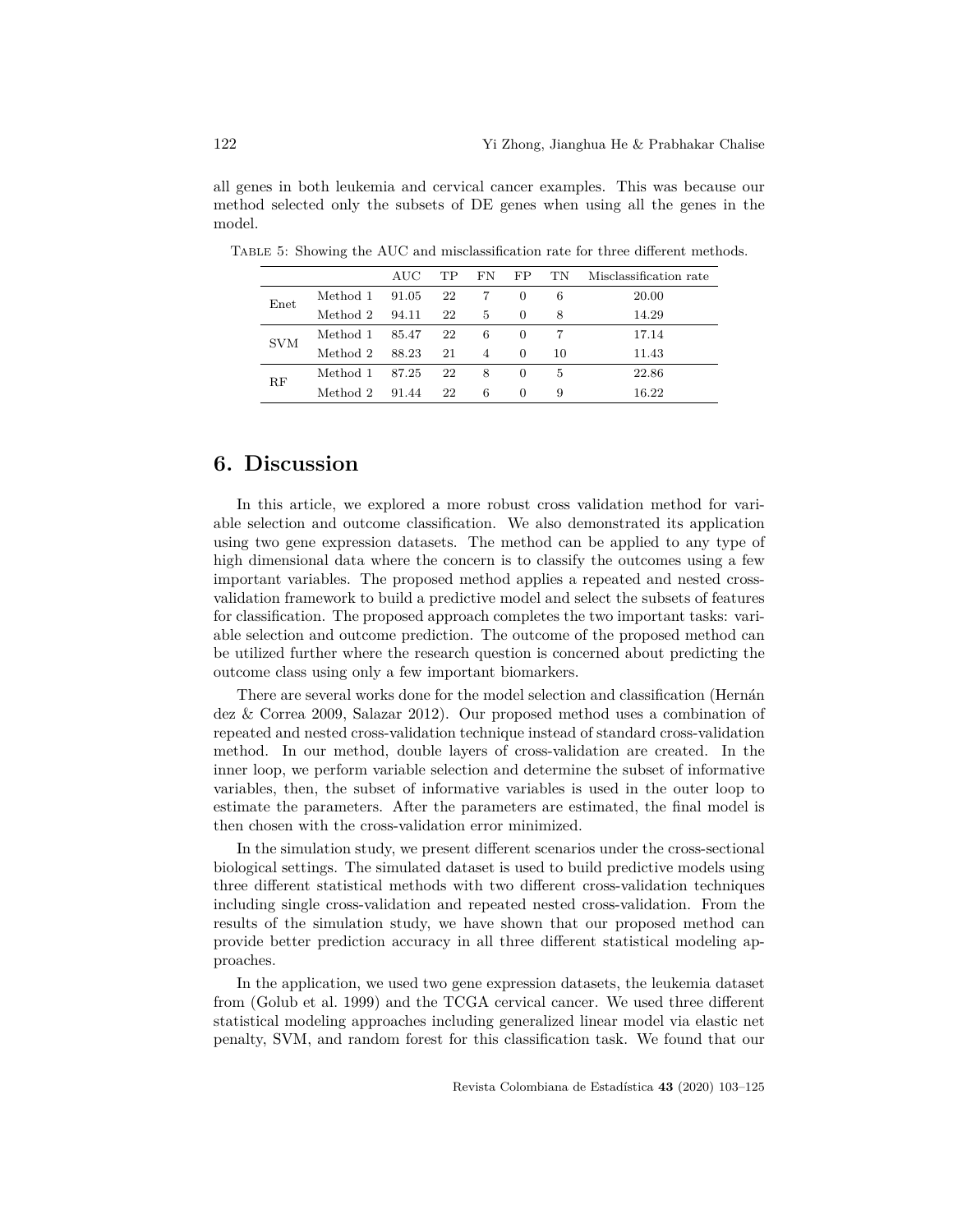proposed method reduces the generalization error compared to the single crossvalidation method.

The proposed method also has some limitations. Rather than using the normal *K* fold cross-validation for model selection, the nested cross-validation requires *V* folds nested in *K* fold, thus, the total  $K \times V$  folds are generated for selecting the features and estimating the tuning parameters. Therefore, the computation time is significantly increased. There is trade-off between the accuracy and computational cost. However, with the development of modern computing facilities, the computational burden can be minimized using sophisticated technologies such as the parallel and cloud computing.

Our proposed method can be extended in several ways. (1) the result of feature selection from the predictive model determines a set of informative genes. When other critical clinical characteristics are collected, an integrative model can be created by combining the genes and those clinical covariates. (2) the cross-validation is a commonly used technique for model selection and model assessment. In our method, we use nested and repeated cross-validation to select the parameters and to perform model selection. It is also possible to extend the nested repeated cross-validation in model assessment and to estimate variation of the prediction accuracy.

In summary, we describe a framework for using nested and repeated crossvalidation to perform feature selection and building a predictive classification model for high dimensional data. The proposed method is able to provide an improved prediction, and is also able to extract a subset of informative features from the pool of thousands of features.

### **Acknowledgements**

We thank Golub et al. (1999) for the use of the data from leukemia studies. We also thank The Cancer Genome Atlas (TCGA) network for the cervical cancer gene expression data.

```
[
Received: May 2019 — Accepted: December 2019]
```
### **References**

Braga-Neto, U. M. & Dougherty, E. R. (2004), 'Is cross-validation valid for smallsample microarray classification?', *Bioinformatics* **20**(3), 374–380.

Breiman, L. (2001), 'Random Forest', *Machine Learning* **5**(32).

- Cortes, C. & Vapnik, V. (1995), 'Support-Vector Networks', *Machine Learning* **45**(1), 5–32.
- Dash, M. & Liu, H. (1997), 'Feature Selection for Classification', *Intell. Data Anal* **1**(3), 131–156.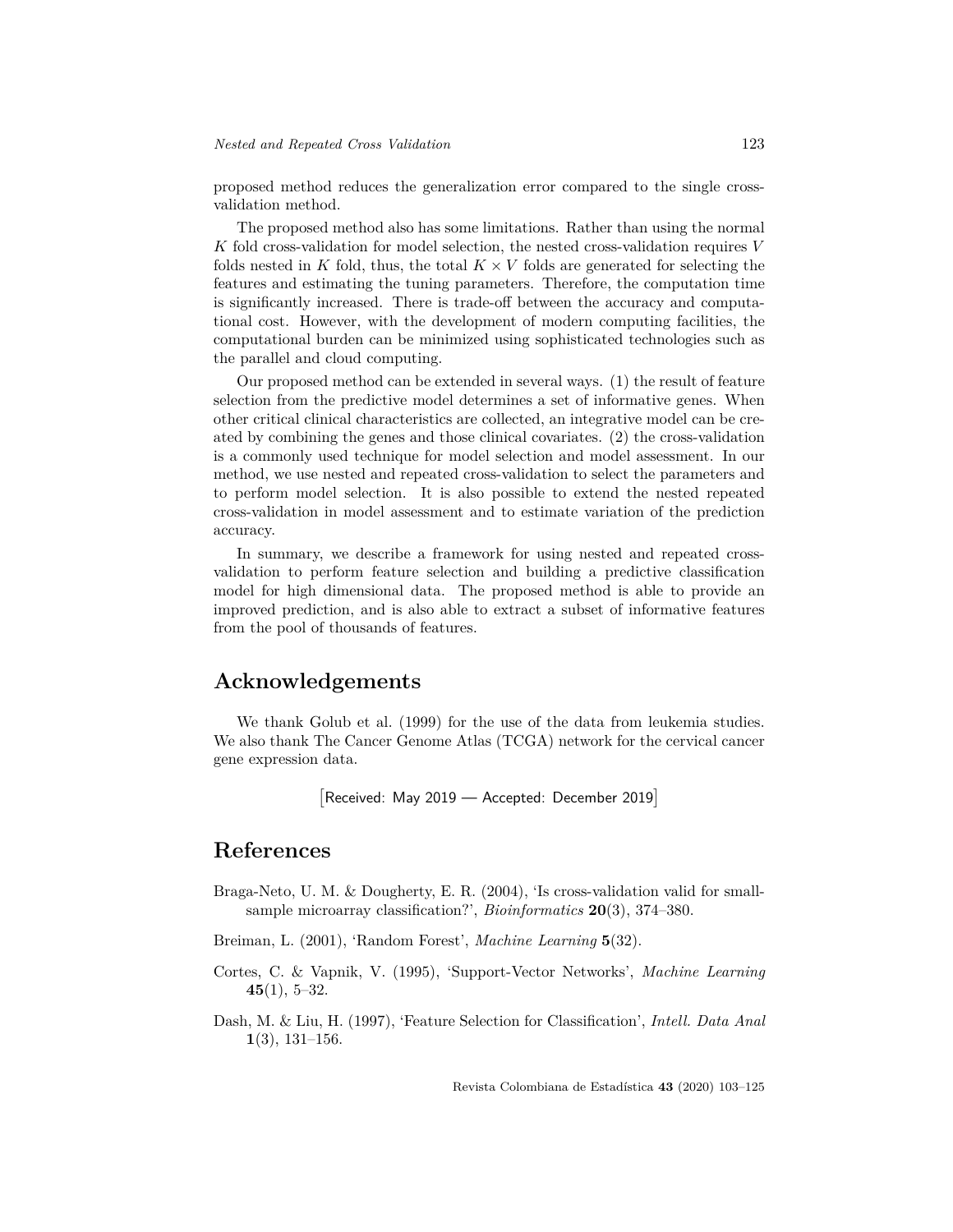- Golub, T. R., Slonim, D. K., Tamayo, P., Huard, C., Gaasenbeek, M., Mesirov, J. P., Coller, H., Loa, M. L., Downing, J. R., Caligiuri, M. A., Bloomfield, C. D. & Lander, E. S. (1999), 'Molecular classification of cancer: class discovery and class prediction by gene expression monitoring', *Science* **286**(5439), 531–537.
- Guyon, I. (2006), *Feature extraction: foundations and applications*, Springer-Verlag, Berlin.
- Hastie, T., Tibshirani, R. & H., F. J. (2009), *The elements of statistical learning: data mining, inference, and prediction*, 2nd edn, Springer, New York.
- Hernán dez, F. & Correa, J. C. (2009), 'Comparison for three classification techniques', *Revista Colo mbiana de Estadística* **32**(2), 247–265.
- Hira, Z. M. & Gillies, D. F. (2015), 'A review of feature selection and feature extraction methods applied on microarray data', *Advances in Bioinformatics* **13**.
- Krstajic, D., Buturovic, L. J., Leahy, D. E. & Thomas, S. (2014), 'Cross-validation pitfalls when selecting and assessing regression and classification models', *Journal of cheminformatics* **6**(1), 10.
- Kumar, V. & Minz, S. (2014), 'Feature Selection: A Literature Review', *Smart Computing Review* **4**(3), 211–229.
- Lu, Y. & Han, J. W. (2003), 'Cancer classification using gene expression data', *Information Systems* **28**(4), 243–268.
- Nguyen, M. H. & de la Torre F. (2010), 'Optimal feature selection for support vector machines', *Pattern Recognition* **43**(3), 584–591.
- Pomeroy, S. L., Tamayo, P., Gaasenbeek, M., Sturla, L. M., Angelo, M., McLaughlin, M. E., Kim, J. Y. H., Goumnerova, L. C., Black, P. M., Lau, C. et al. (2002), 'Prediction of central nervous system embryonal tumour outcome based on gene expression', *Nature* **415**(6870), 436–442.
- Saeys, Y., Inza, I. & Larranaga, P. (2007), 'A review of feature selection techniques in bioinformatics.', *Bioinformatics* **23**(19), 2507–2517.
- Salazar, D. A. (2012), 'Comparison between SVM and Logistic Regression: Which One is Better to Discriminate? ', *Revista Colombiana de Estadística* **35**(2), 223–237.
- Shalev-Shwartz, S., Singer, Y., Srebro, N. & Cotter, A. (2011), 'Pegasos: primal estimated sub-gradient solver for SVM', *Mathematical Programming* **127**(1), 3– 30.
- Stone, M. (1974), 'Cross-Validatory Choice and Assessment of Statistical Predictions', *Journal of the Royal Statistical Society* **36**(2), 111–147.